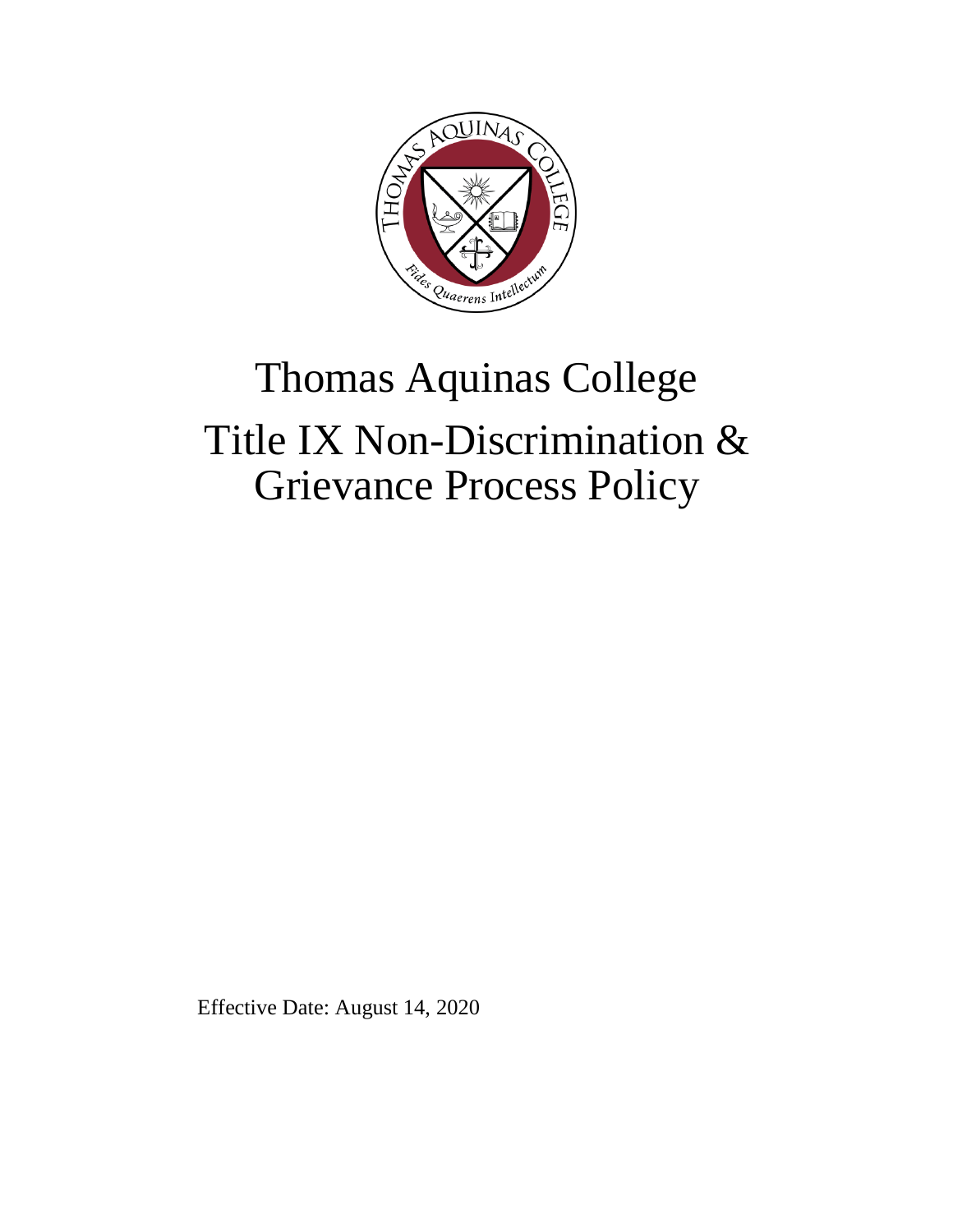# **TABLE OF CONTENTS**

Page

| $\mathbf{I}$ . |                                                                         |  |
|----------------|-------------------------------------------------------------------------|--|
| II.            | Overview of Title IX Policy and Grievance Process: General Provisions 1 |  |
|                |                                                                         |  |
|                | How to Make a Report or Formal Complaint of an Alleged Title IX         |  |
|                |                                                                         |  |
|                |                                                                         |  |
|                |                                                                         |  |
|                |                                                                         |  |
|                |                                                                         |  |
|                |                                                                         |  |
|                |                                                                         |  |
|                |                                                                         |  |
|                |                                                                         |  |
|                |                                                                         |  |
|                |                                                                         |  |
|                |                                                                         |  |
|                |                                                                         |  |
|                |                                                                         |  |
|                |                                                                         |  |
|                |                                                                         |  |
|                |                                                                         |  |
|                | Page $i$   26                                                           |  |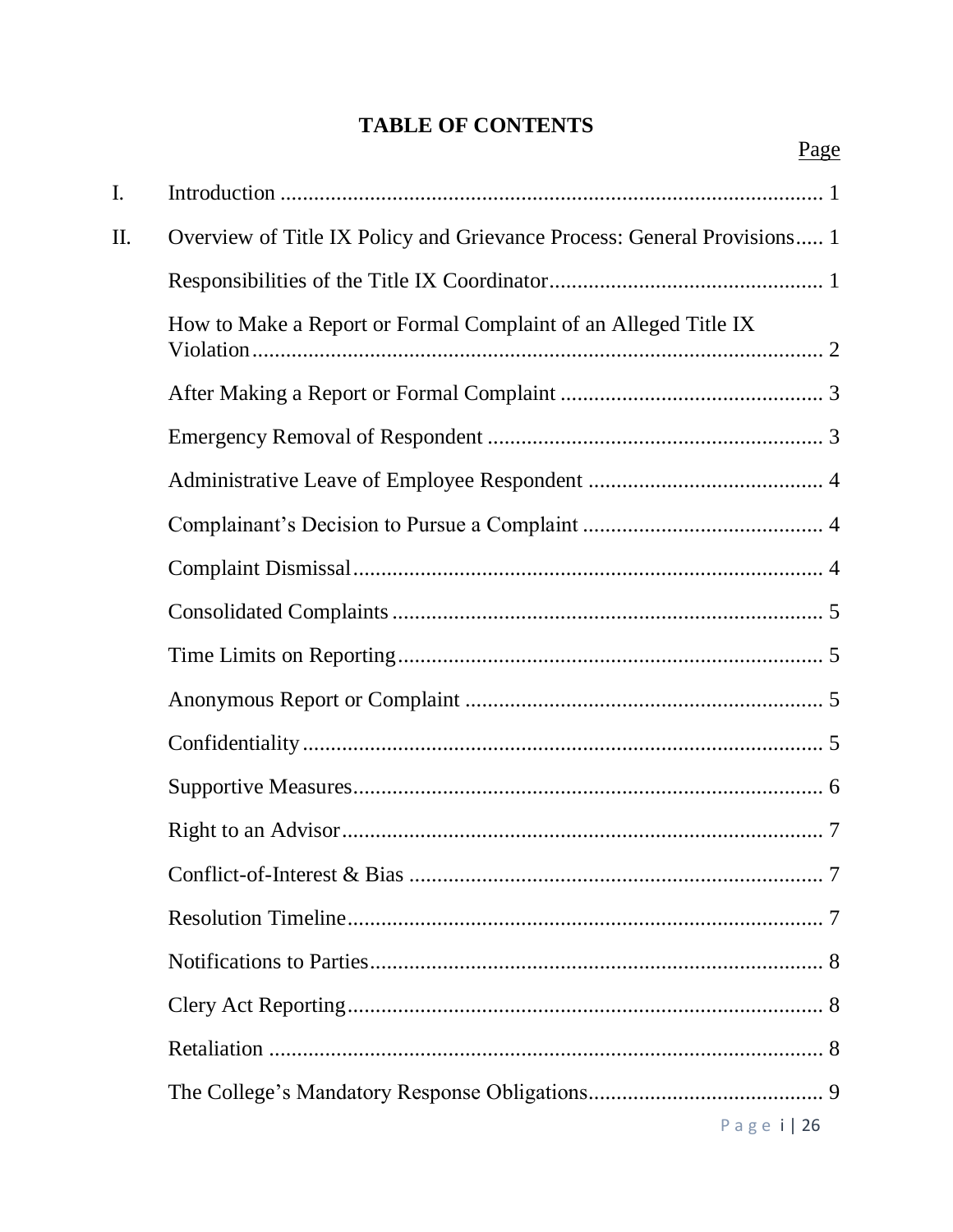| III. |                                                                    |               |
|------|--------------------------------------------------------------------|---------------|
|      |                                                                    |               |
|      |                                                                    |               |
|      |                                                                    |               |
|      | Scope of the College's Educational Program and Activities14        |               |
| IV.  |                                                                    |               |
|      |                                                                    |               |
|      |                                                                    |               |
|      |                                                                    |               |
|      | Concurrent Law Enforcement Investigation or Criminal Proceedings16 |               |
|      |                                                                    |               |
|      | Role and Participation of Witnesses in the Investigation17         |               |
|      |                                                                    |               |
|      |                                                                    |               |
|      |                                                                    |               |
|      |                                                                    |               |
|      |                                                                    |               |
|      | Final Determination as to Responsibility and Standard of Proof 19  |               |
|      |                                                                    |               |
|      |                                                                    |               |
|      |                                                                    |               |
|      | Failure to Comply with Disciplinary Sanctions or other Remedies 22 |               |
|      |                                                                    | Page ii $ 26$ |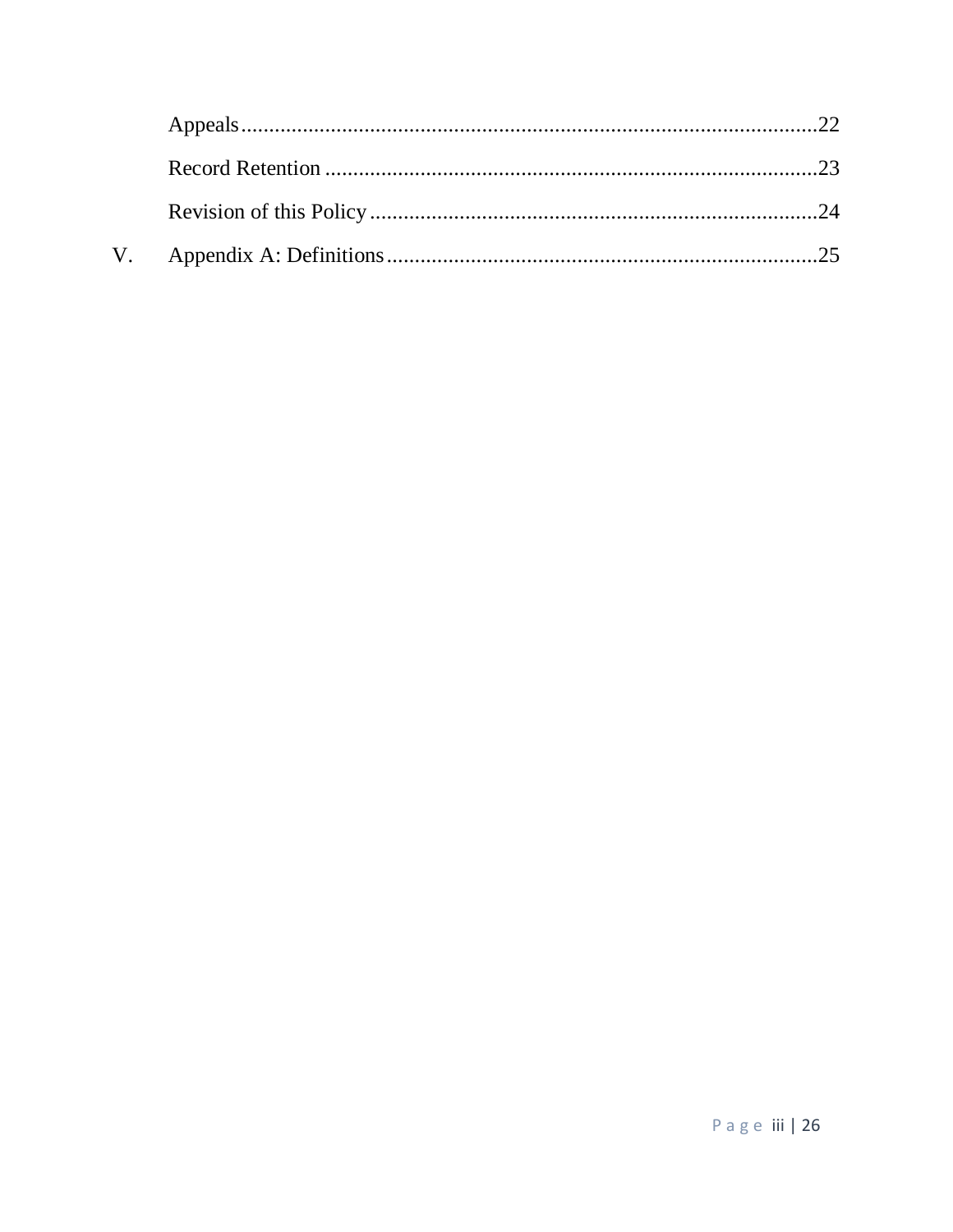## **QUICK REFERENCE GUIDE**

Thomas Aquinas College Title IX Coordinator: John Quincy Masteller General Counsel Room 101 St. Thomas Hall 10,000 Ojai Road Santa Paula, CA 93060 Tel.: (805) 421-5930 Cell: (805) 208-0855 Email: [qmasteller@thomasaquinas.edu](mailto:qmasteller@thomasaquinas.edu) Web: [http://www.thomasaquinas.edu](http://www.thomasaquinas.edu/)

Office for Civil Rights (OCR) U.S. Department of Education 400 Maryland Avenue, SW Washington, D.C. 20202-1100 Customer Service Hotline #: (800) 421-3481 Facsimile: (202) 453-6012 TDD#: (877) 521-2172 Email: [OCR@ed.gov](mailto:OCR@ed.gov) Web: <http://www.ed.gov/ocr>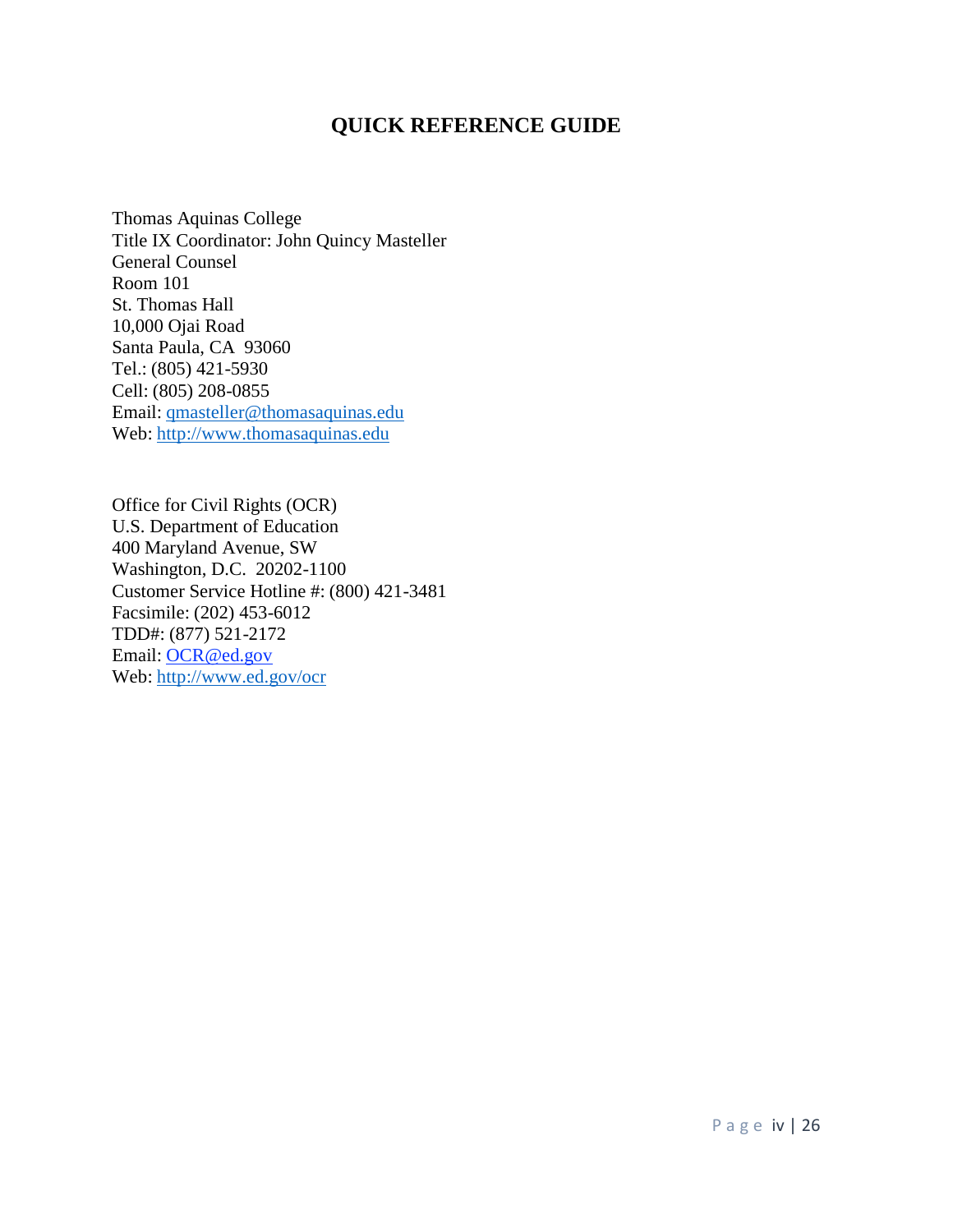# **Thomas Aquinas College Title IX Non-Discrimination & Grievance Process Policy**

# <span id="page-5-0"></span>**I. Introduction**

Title IX of the Education Amendments Act of 1972 prohibits discrimination on the basis of sex in any education program or activity operated by a recipient that receives federal financial assistance. As an educational institution subject to Title IX, Thomas Aquinas College<sup>1</sup> has adopted this Title IX Non-Discrimination & Grievance Process Policy (the "Policy").<sup>2</sup> As set forth in detail herein, Thomas Aquinas College:

- Does not discriminate on the basis of sex, including in admissions and employment, and is committed to providing an educational and workplace environment that is free from sex-based discrimination, harassment, and retaliation;
- Prohibits discrimination on the basis of sex in its educational programs and activities, as required by law;
- Is committed to promoting fairness and equity in all aspects its operations; and
- Values and promotes the equal dignity of all community members and is committed to the pursuit of just resolutions with respect the rights of all parties involved.

This Policy is adopted to prevent discrimination prohibited under Title IX and provide a prompt, fair, and impartial process to address complaints of alleged discrimination based on sex.

Inquiries about this Policy or the application of Title IX may be referred to Thomas Aquinas College's Title IX Coordinator, the Assistant Secretary of the Department of Education's Office for Civil Rights, or both.

# <span id="page-5-1"></span>**II. Overview of Title IX Policy and Grievance Process: General Provisions**

## <span id="page-5-2"></span>**Responsibilities of the Title IX Coordinator**

The Title IX Coordinator oversees implementation and enforcement of this Policy, which includes primary responsibility for coordinating the College's efforts related to the intake, investigation, resolution, and implementation of supportive measures to stop, remediate, and prevent discrimination, harassment, and retaliation prohibited under this policy.

<sup>&</sup>lt;sup>1</sup> Thomas Aquinas College may be referred to interchangeably as the "College" throughout this Policy.

 $2$  All capitalized terms not defined within this Policy are defined in Appendix A.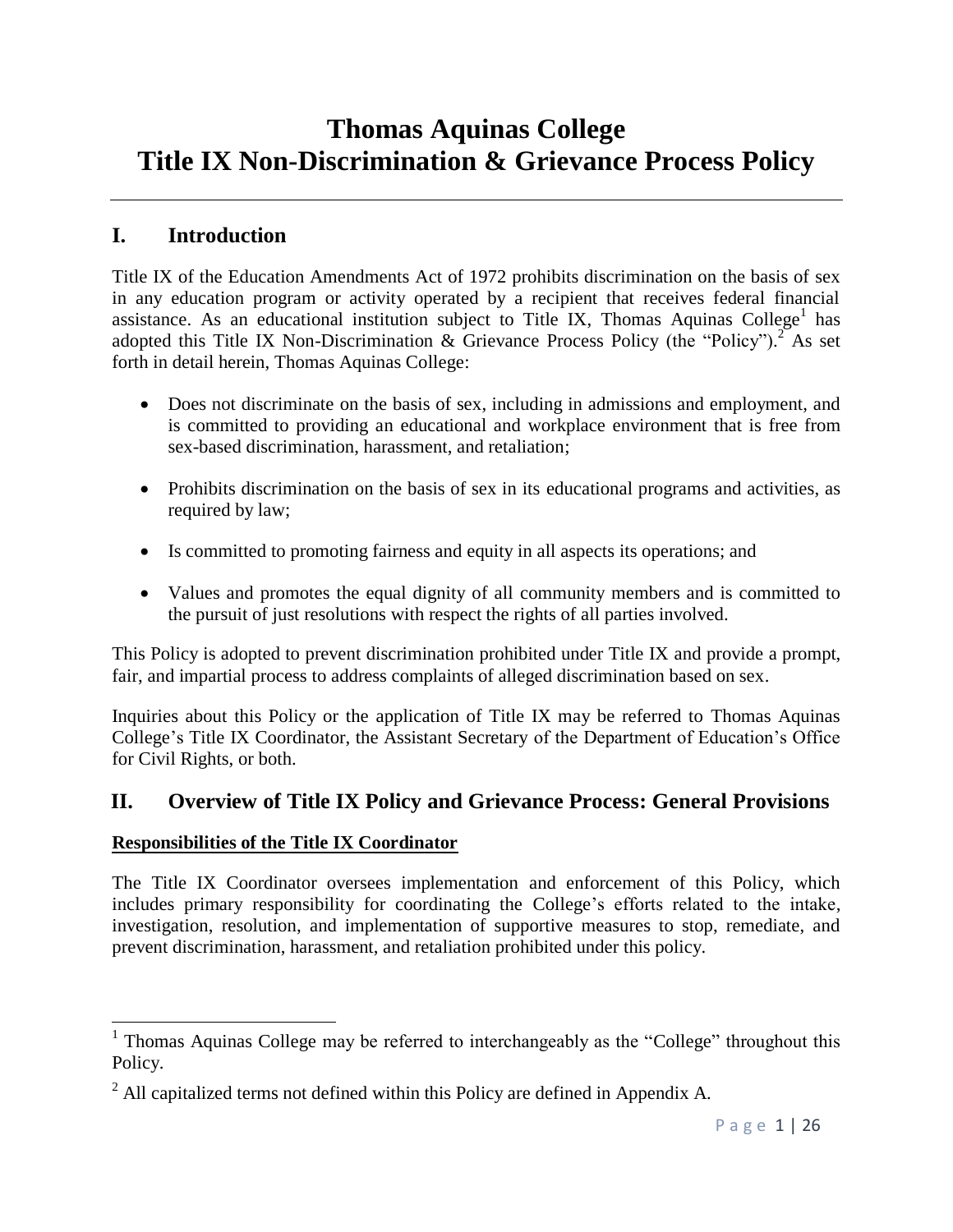The College's Title IX Coordinator is identified below and may be contacted with questions about this Policy, to file a report or formal complaint, or to otherwise assist individuals in ensuring equal access to the College's educational programs or activities in compliance with Title IX.

Title IX Coordinator: John Quincy Masteller General Counsel Room 101 St. Thomas Hall Thomas Aquinas College 10,000 Ojai Road Tel.: (805) 421-5930 Cell: (805) 208-0855 Email: [qmasteller@thomasaquinas.edu](mailto:qmasteller@thomasaquinas.edu) Web: [http://www.thomasaquinas.edu](http://www.thomasaquinas.edu/)

Individuals may also contact the U.S. Department of Education's Office for Civil Rights with Title IX questions. (*Please note that inquiries to OCR alone are not sufficient to allow appropriate responsive action by the College. To ensure your concern is appropriately addressed under this Policy, please file a report with the College's Title IX Coordinator).*

Office for Civil Rights (OCR) U.S. Department of Education 400 Maryland Avenue, SW Washington, D.C. 20202-1100 Customer Service Hotline #: (800) 421-3481 Facsimile: (202) 453-6012 TDD#: (877) 521-2172 Email: [OCR@ed.gov](mailto:OCR@ed.gov) Web: <http://www.ed.gov/ocr>

#### <span id="page-6-0"></span>**How to Make a Report or Formal Complaint of an Alleged Title IX Violation**

Any person may report alleged sex discrimination, sexual harassment, or retaliation to the Title IX Coordinator, irrespective of whether the reporting person is the alleged victim of such conduct. A report is differentiated from a Formal Complaint ("Complaint"), which is a document filed/signed by the Complainant or signed by the Title IX Coordinator alleging sexual harassment and requesting that the College investigate the allegation(s) and implement the College's Grievance Process. A report or complaint may be filed with the Title IX Coordinator in person, by mail, or by electronic mail at any time (including during non-business hours), using the contact information in the section immediately above or to other College officials described below:

1) To the Title IX Coordinator.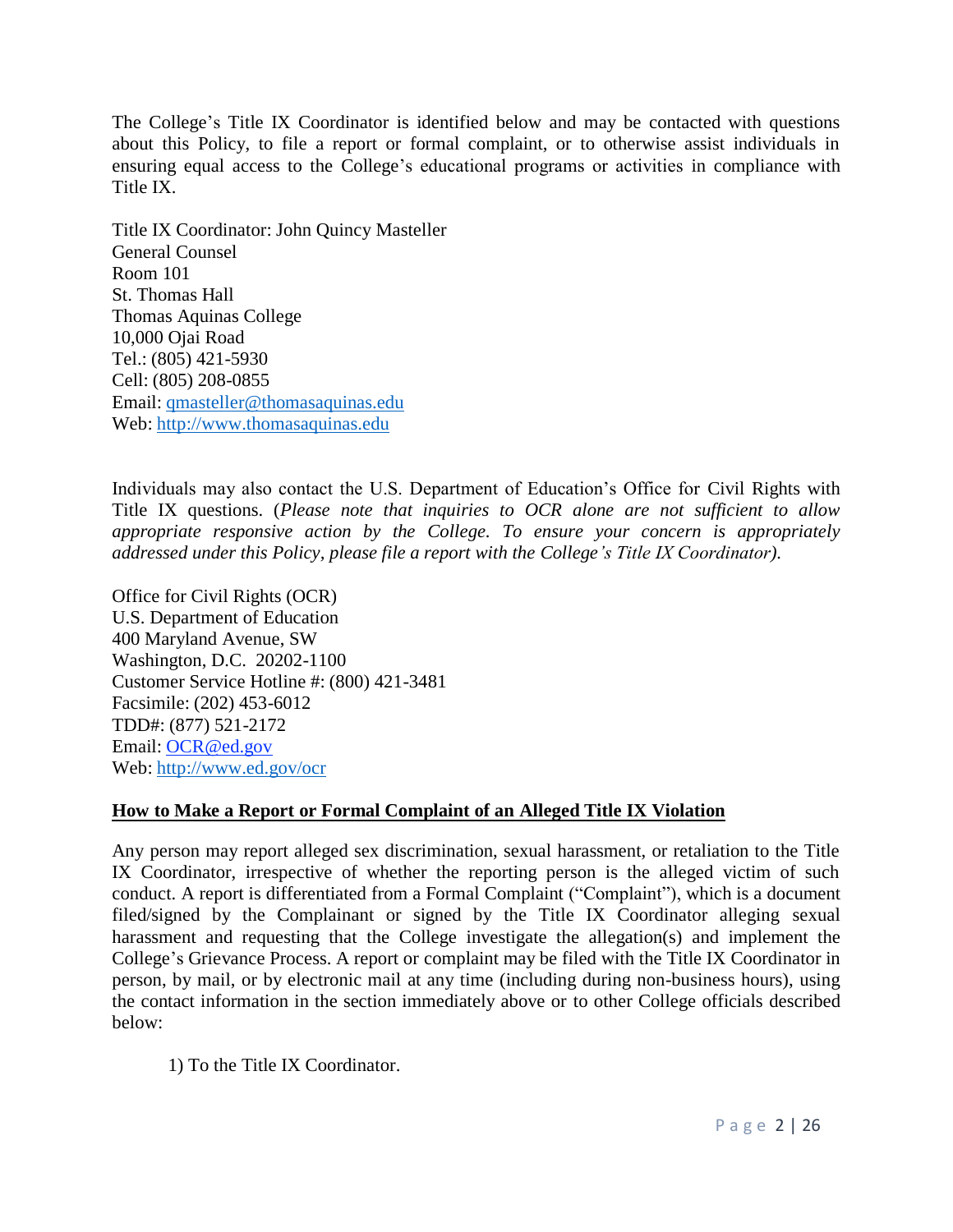2) To a Prefect.

3) To the Assistant Dean for Student Affairs.

4) To the Resident Directors or Resident Assistant.

#### <span id="page-7-0"></span>**After Making a Report or Formal Complaint**

Upon receipt of a report or Complaint, the Title IX Coordinator shall undertake an initial assessment to determine appropriate next steps as required under this Policy, including making an initial threat assessment to ensure there is no immediate danger to Complainant or the campus community and, if there is, to take appropriate action, which may include emergency removal of Respondent as described below.

The Title IX Coordinator shall contact Complainant to discuss the availability of appropriate supportive measures that may be implemented with input from the Complainant irrespective of, and in addition to, any resolution process including the formal Grievance Process, and will notify Complainant about the right to have an advisor.

If the report has been made without filing a Complaint, the Title IX Coordinator will review the allegations and discuss options with the Complainant, including the option of proceeding with a Complaint. If the Complainant does not want to proceed with a Complaint, the Title IX Coordinator may initiate a Complaint if the Title IX Coordinator determines that a Complaint is warranted.

If the Complainant files a Complaint, or the Title IX Coordinator initiates a Complaint, the matter will proceed as described under the Grievance Process.

After submission of a Complaint and after notifying the Respondent of the Complaint's allegations, the parties will be notified of the availability of informal resolution, as applicable. All parties must voluntarily consent in writing to any informal resolution process. The parties may withdraw such consent at any time and resume the formal Grievance Process.

At all stages of the process, irrespective of any resolution or grievance process which may be implemented, responsive and reasonable supportive measures will be implemented to ensure continued access to the College's educational program or activities.

#### <span id="page-7-1"></span>**Emergency Removal of Respondent**

The College reserves the right to remove a Respondent from its education program or activities on an emergency basis when the Respondent poses an immediate threat to the health or safety of any student or campus community member. The College will implement the least restrictive emergency actions possible in light of the circumstances and safety concerns. If an emergency removal is imposed, the Respondent will be given notice of the removal and the option to meet with the Title IX Coordinator prior to such action/removal being imposed, or as soon thereafter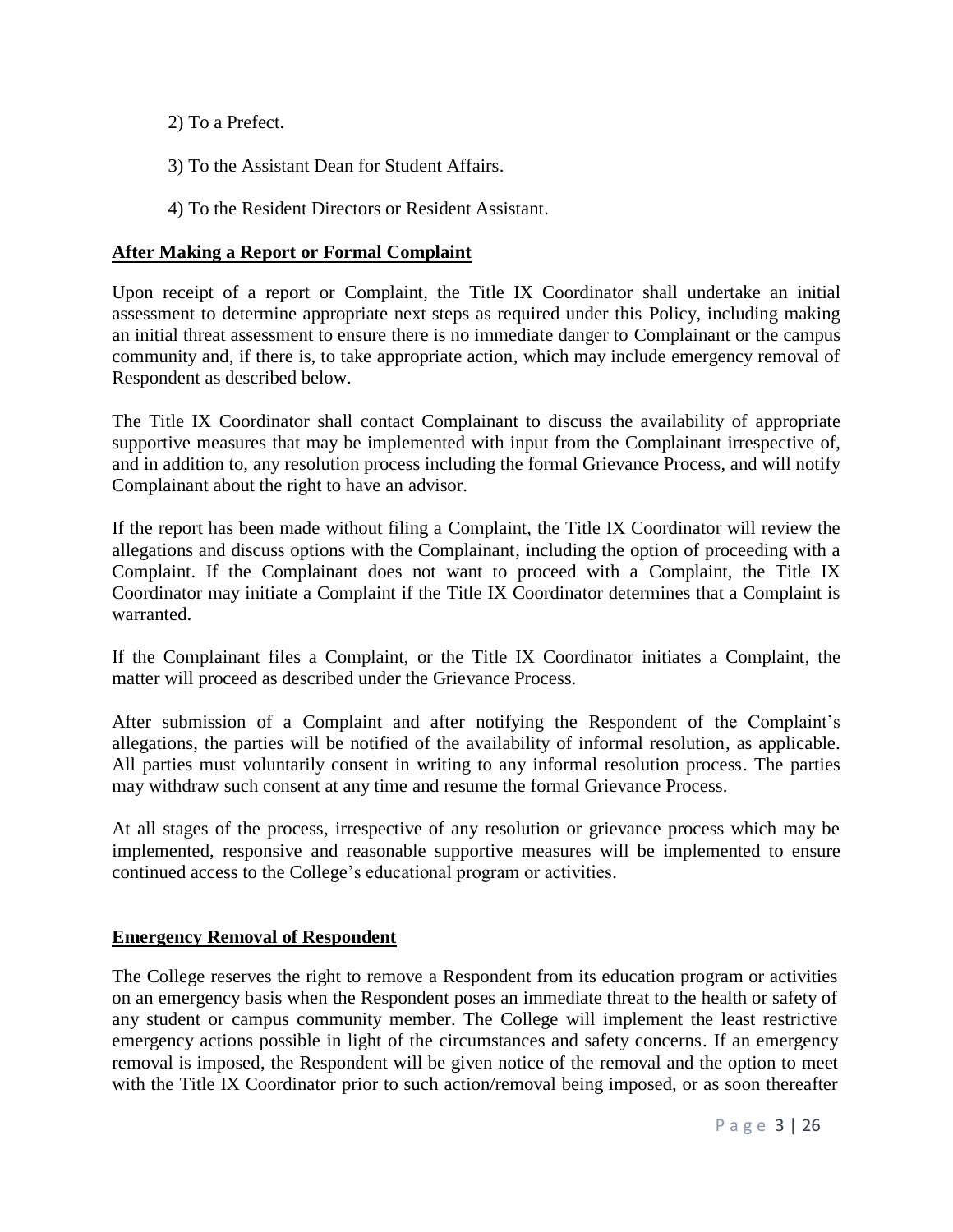as reasonably possible, to show cause why the removal should not be implemented. Emergency removal decisions are not subject to Appeal.

#### <span id="page-8-0"></span>**Administrative Leave of Employee Respondent**

Respondents that are College employees may be placed on administrative leave during the pendency of a grievance process as determined by the College and the Title IX Coordinator.

#### <span id="page-8-1"></span>**Complainant's Decision to Pursue a Complaint**

If a Complainant does not wish to be identified, does not wish for an investigation to take place, or does not want a Complaint to be pursued, the Complainant may make such a request to the Title IX Coordinator who will evaluate the request in light of the duty to ensure campus safety and compliance with state and federal law. The College will comply with Complainant's wishes unless the Title IX Coordinator determines that initiating a Complaint is warranted under the circumstances.

If the Title IX Coordinator independently initiates a Complaint, the Complainant may have as much or as little involvement in the process as the Complainant desires. The Complainant retains all rights of a Complainant under this Policy irrespective of participation level. Irrespective of whether a Complaint is filed, the College shall offer supportive measures to ensure Complainant's continued access to the College's educational program and activities. If the Complainant elects not to file a Complaint, the Complainant shall retain the right to file a Complaint later.

#### <span id="page-8-2"></span>**Complaint Dismissal**

#### *Mandatory Dismissal*

The College must dismiss a Title IX Complaint if, at any time during the investigation or hearing, it is determined that:

- 1) The conduct alleged in the Complaint does not constitute sexual harassment as defined under Title IX; or
- 2) The conduct did not occur in an educational program or activity controlled by the College; or
- 3) The College does not have jurisdiction over the Respondent; or
- 4) The conduct did not occur against a person in the United States; or
- 5) At the time of filing a Complaint, the Complainant is not participating in or attempting to participate in the education program or activity of the College.

#### *Discretionary Dismissal*

The College may dismiss a formal complaint or any allegations therein if at any time during the investigation or hearing: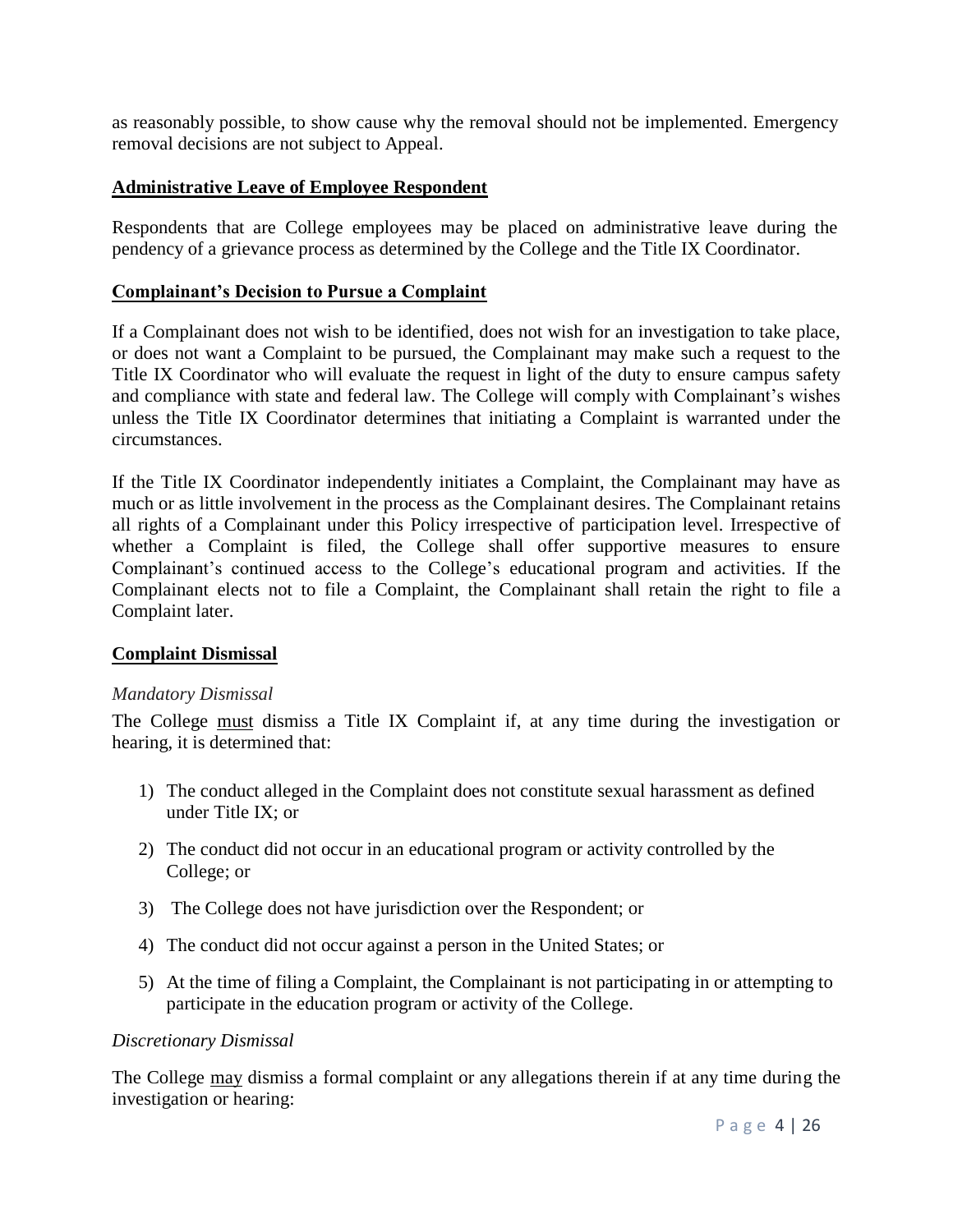- 1) A Complainant notifies the Title IX Coordinator in writing that the Complainant would like to withdraw the Complaint or any allegation therein; or
- 2) The Respondent is no longer enrolled in or employed by the College; or
- 3) Circumstances prevent the College from gathering evidence sufficient to reach a determination as to the Complaint or allegations therein.

Upon any dismissal, the College shall promptly send written notice of the dismissal and its rationale simultaneously to the parties. This dismissal decision is appealable by any party under the procedures for appeal below.

Dismissed Complaints may include conduct that could be considered a potential violation of the College's Code of Conduct or Faculty and Staff Handbook and may be addressed through other applicable, non-Title IX conduct policies and procedures accordingly.

#### <span id="page-9-0"></span>**Consolidated Complaints**

If a Complaint involves one or more Complaint, Complainant and/or Respondent and allegations arising out of the same set of circumstances, the College may elect to consolidate complaints.

#### <span id="page-9-1"></span>**Time Limits on Reporting**

There is no time limitation on making a report or Complaint. However, acting on reports or Complaints is significantly impacted by the passage of time and occurrence of other events (including, but not limited to, the rescission or any revision of this Policy), and is at the discretion of the Title IX Coordinator, who may, among other things, document allegations for future reference, offer supportive measures and/or Remedies, and/or engage in informal or formal action, as appropriate. Additionally, if the Respondent is no longer subject to the College's jurisdiction and/or significant time has passed, the ability to investigate, respond, and provide Remedies may be more limited or impossible.

#### <span id="page-9-2"></span>**Anonymous Report or Complaint**

If a Complainant makes a report anonymously, it will be investigated by the College to the extent possible, both to assess the underlying allegation(s) and to determine if supportive measures or Remedies can be provided. Anonymous reports typically limit the College's ability to investigate and respond, depending on what information is shared. In some situations, the Title IX Coordinator may proceed with the issuance of a Formal Complaint even when the Complainant's report has been made anonymously.

#### <span id="page-9-3"></span>**Confidentiality**

The College shall undertake reasonable efforts to preserve the confidentiality of reports and Complaints. The College shall not disclose any report or Complaint except as provided herein and as necessary to effectuate this Policy, or as permitted by the Family Educational Rights and Privacy Act (FERPA), 20 U.S.C. 1232g; FERPA regulations, 34 CFR part 99, or as required under applicable law.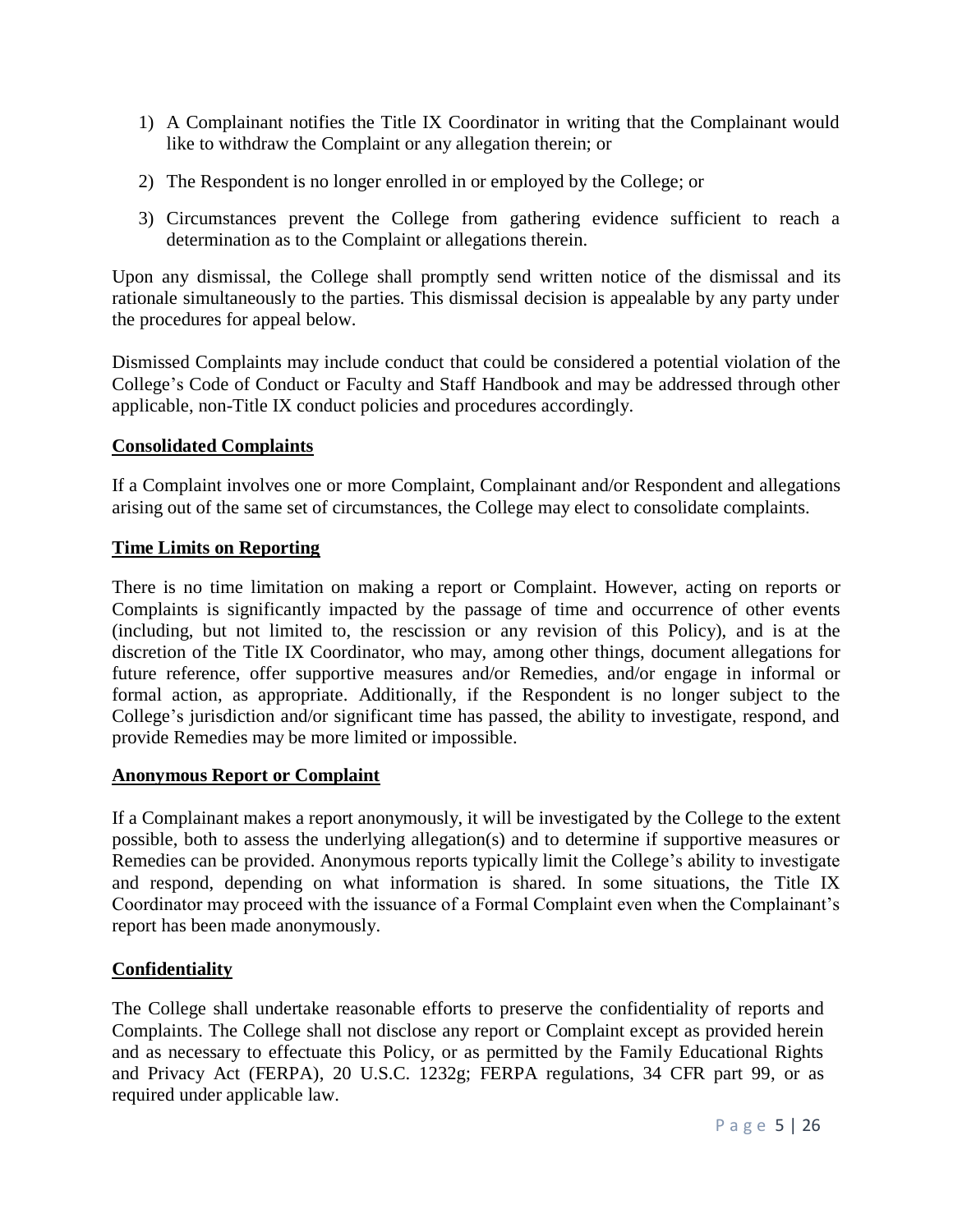Certain professionals have a legal and/or ethical responsibility to maintain communications made in the scope of their professional roles in strict confidence. 3 Some of these roles include licensed professional counselors/mental health providers, licensed medical and health care providers, victim advocates, ordained/licensed clergy, licensed attorneys and rape crisis or domestic violence resources. Complainants or Respondents wishing to speak to someone confidentially are encouraged to seek out such resources. Communications with such professionals are considered legally privileged and cannot be revealed without a party's express written consent.

#### <span id="page-10-0"></span>**Supportive Measures**

l

Supportive measures are non-disciplinary, non-punitive individualized services offered as appropriate, as reasonably available, and without fee or charge to the parties to restore or preserve access to the College's education program or activity, including measures designed to protect the safety of all parties or the College's educational environment, and/or deter harassment, discrimination, and/or retaliation.

The Title IX Coordinator promptly makes supportive measures available upon receipt of a report or a complaint alleging possible sexual harassment. At the time that supportive measures are offered, the College will inform the Complainant, in writing, that they may file a formal complaint with the College either at that time or in the future, if they have not done so already. The Title IX Coordinator works with the Complainant to ensure that their wishes are taken into account with respect to the supportive measures that are planned and implemented.

The College shall maintain the confidentiality of the supportive measures to the greatest extent reasonably practicable, provided that confidentiality does not impair the College's ability to provide supportive measures or otherwise fulfill its obligations under this Policy. The College will implement measures in a way that does not unreasonably burden the other party.

Supportive measures may include, but are not limited to, counseling, extensions of deadlines or other course-related adjustments, modifications of work or class schedules, referral to medical or healthcare services, referral to community-based services, campus escort services, mutual restrictions on contact between the parties, changes in work or housing locations, leaves of absence, increased security and monitoring of certain areas of the campus, and other similar measures.

The College encourages the reporting of misconduct and crimes by Complainants and witnesses. Sometimes, Complainants or witnesses are hesitant to report or participate in grievance processes because they fear that they themselves may be in violation of certain policies, such as underage drinking or a curfew violation at the time of the incident. Respondents may hesitate to be forthcoming during the process for the same reasons.

 $3$  In highly limited circumstances, such as when presenting an immediate threat or danger to another, or when subject to a court order, confidential communications may be revealed without the consent of a party.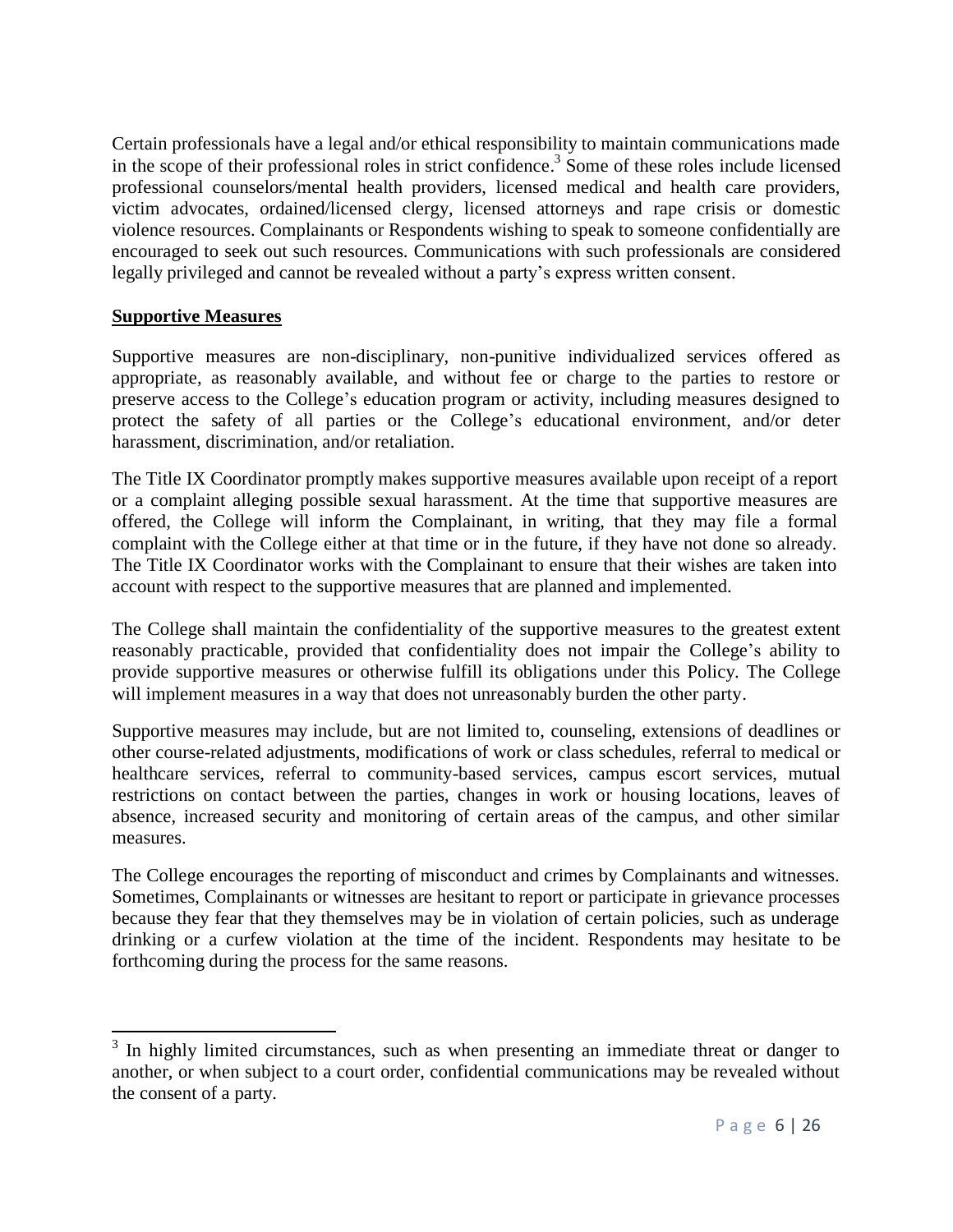It is in the best interests of the College community that Complainants choose to report misconduct to College officials, that witnesses come forward to share what they know, and that all parties be forthcoming during the process.

To encourage reporting and participation in the process, an individual who participates as a Complainant or witness in an investigation of sexual assault, domestic violence, dating violence, or stalking will not be subject to disciplinary sanctions for a violation of the College's student conduct policy at or near the time of the incident involving drinking to excess, violating curfew, or committing other similar infractions.

#### <span id="page-11-0"></span>**Right to an Advisor**

The parties have the right to select an advisor of their choice to accompany them to any or all meetings and interviews during the resolution process. There are no limits on who can serve as an advisor; it may be a friend, mentor, family member, attorney, or any other individual a party chooses to advise, support, and/or consult with them throughout the resolution process. Under Title IX, cross-examination is required during the hearing, and must be conducted by the parties' advisors. If a party selects an advisor of their choice, this advisor must perform crossexamination on their behalf during the hearing, as the parties are not permitted to directly crossexamine each other or any witnesses. If a party does not have an advisor, or the advisor does not appear for a hearing, the College will provide one for the limited purpose of conducting crossexamination on behalf of the party.

An advisor who is also a witness to the allegations in the complaint creates potential for bias and conflict-of-interest. A party who chooses an advisor who is also a witness can anticipate that issues of potential bias will be explored by the hearing Decision-maker(s) and may, but will not necessarily, impact the Final Determination.

The College cannot guarantee equal advisory rights, meaning that if one party selects an advisor who is an attorney, but the other party does not select or retain an attorney or cannot afford an attorney, the College is not obligated to provide the other party with an attorney.

#### <span id="page-11-1"></span>**Conflict-of-Interest & Bias**

Title IX Personnel are trained to ensure they have no conflict of interest and are not biased for or against any party in a specific case, or for or against Complainants and/or Respondents, generally. To raise any concern involving bias, conflict of interest or other misconduct by any Title IX Personnel, contact the Vice President for Finance, Mr. Dennis McCarthy, at (805) 421- 5914 to report your concern. Mr. McCarthy's office at the College is Room 124, St. Thomas Hall.

#### <span id="page-11-2"></span>**Resolution Timeline**

The College will make a good faith effort to complete the resolution process fairly and promptly. Duration of a matter that proceeds through the Formal Grievance Process is determined by many factors including, but not limited to, the cooperation and availability of the parties and witnesses, potential concurrent criminal investigations, and the College closures, among others. The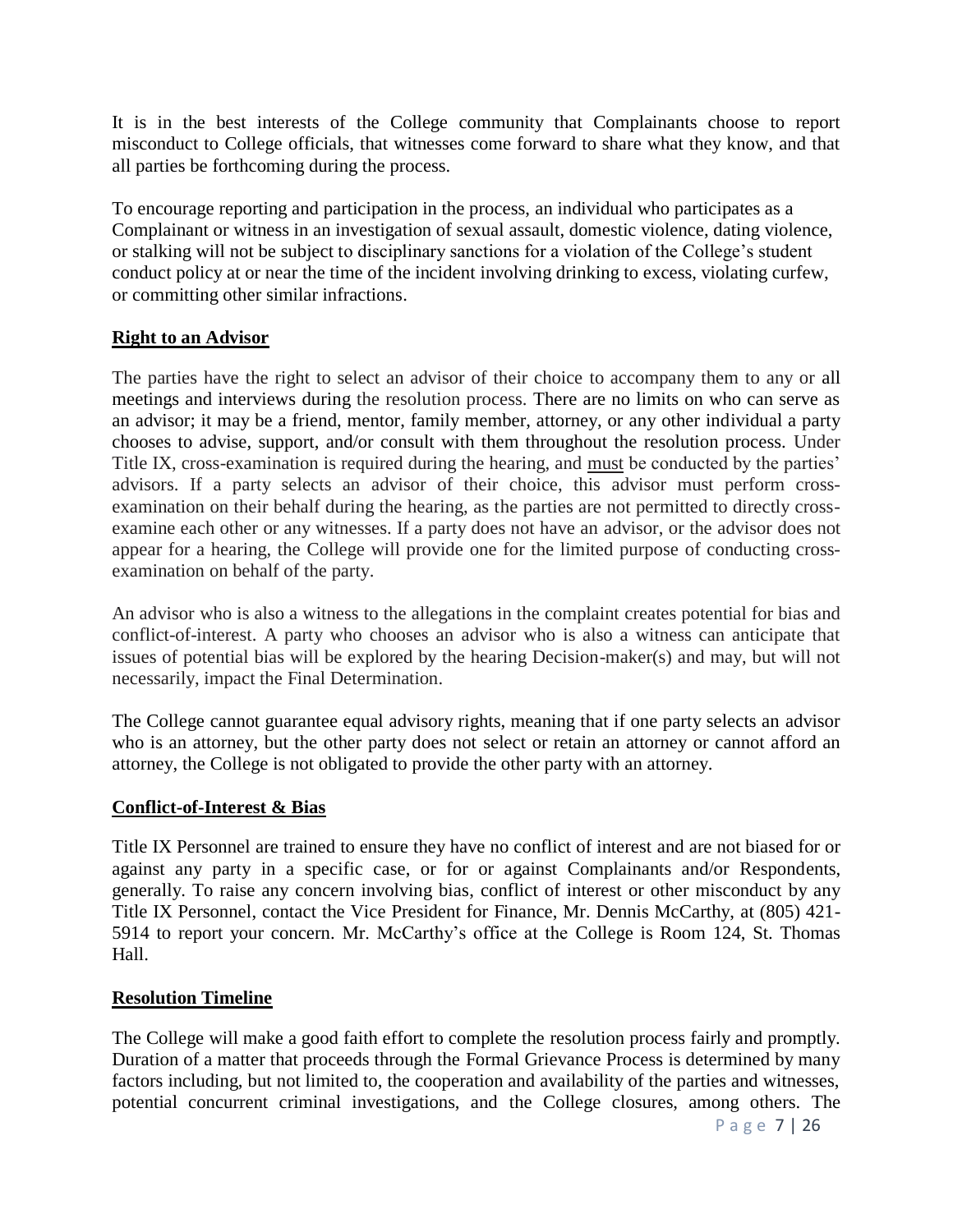College will avoid all undue delays within its control and will grant reasonable extensions of time, upon written request and showing of good cause, by a party. The College shall provide the parties written notice of delays and/or extensions, including appeal, which can be extended as necessary for appropriate cause by the Title IX Coordinator, who will provide notice and rationale for any extensions or delays to the parties as appropriate, as well as an estimate of how much additional time will be needed to complete the process.

#### <span id="page-12-0"></span>**Notifications to Parties**

All notifications to the parties noted herein will be made by one or more of the following methods: in person, mailed to the local or permanent address of the parties as indicated in official College records, or emailed to the parties' College-issued email or otherwise approved account. Once mailed, e-mailed and/or received in-person, notice will be presumptively delivered

#### <span id="page-12-1"></span>**Clery Act Reporting**

Reports or complaints of sexual assault, domestic violence, dating violence, and/or stalking that pose a serious or continuing threat of bodily harm or danger to members of the campus community may trigger a timely warning obligation by the College under the Clery Act. If a warning is deemed necessary, the College will ensure that a Complainant's name and other identifying information is not disclosed, while still providing enough information for community members to make safety decisions in light of the potential danger.

In addition, the College is obligated to report and disclose crimes under the Clery Act, including the crimes of sexual assault, domestic violence, dating violence and stalking as defined in this Policy, for statistical reporting purposes only. Reports of these crimes do not include personally identifiable information and therefore preserves the confidentiality of any involved parties.

#### <span id="page-12-2"></span>**Retaliation**

The College prohibits retaliation under this Policy. Retaliation may include intimidating, threatening, coercing, harassing, or discriminating statements or actions against any individual for the purpose of interfering with any right or privilege secured by law or policy, or because the individual has made a report or complaint, testified, assisted, or participated or refused to participate in any manner in an investigation, proceeding, or hearing under this Policy and procedure. Alleged retaliation should be reported immediately to the Title IX Coordinator and will be promptly investigated. The College will take appropriate action to protect individuals who fear that they may be subjected to retaliation.

Charging an individual with a code of conduct violation for making a materially false statement in bad faith in the course of a grievance proceeding under this Policy and procedure does not constitute retaliation. Relatedly, a determination of responsibility, alone, is not sufficient to conclude that any party has made a materially false statement in bad faith.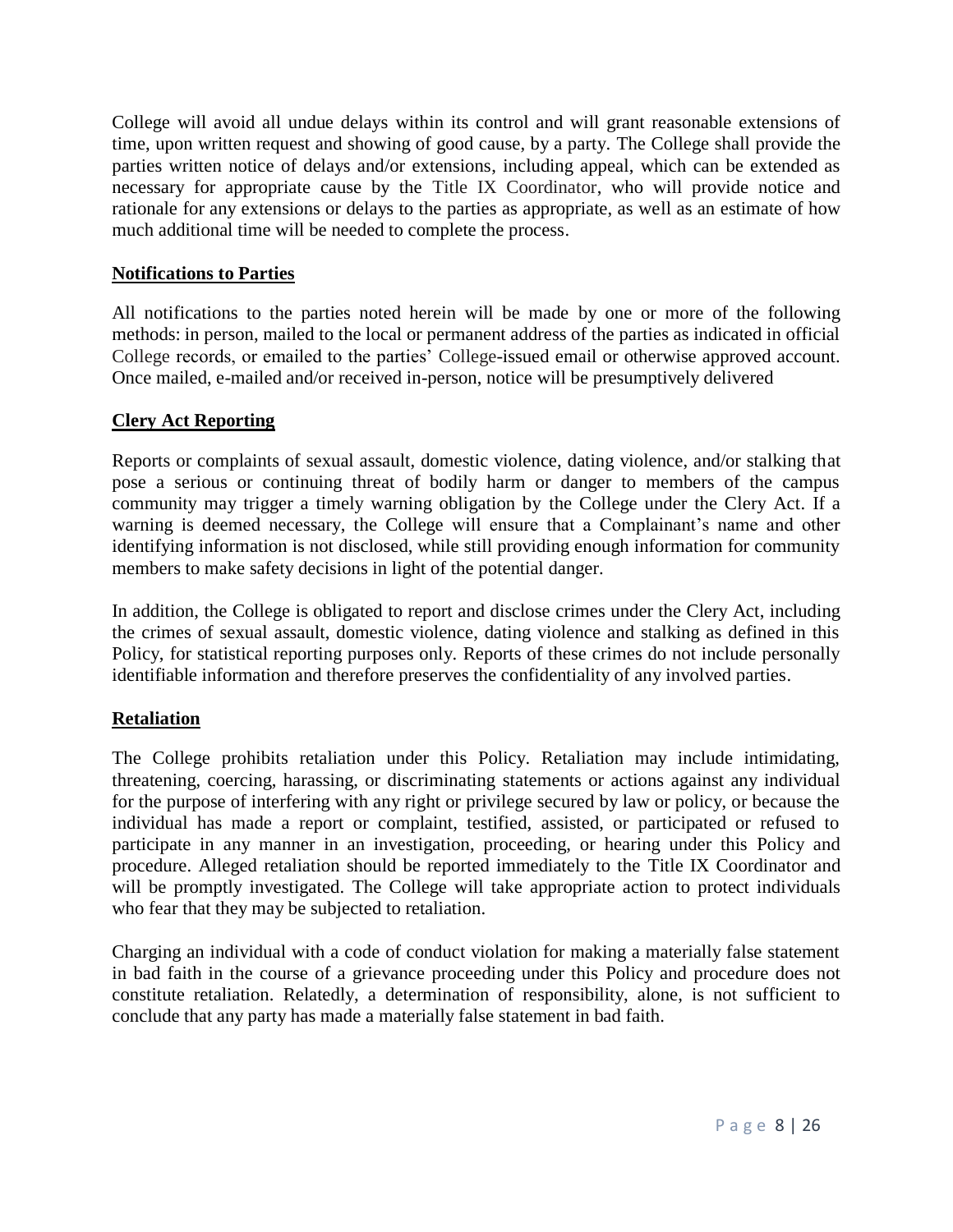#### <span id="page-13-0"></span>**The College's Mandatory Response Obligations**

Thomas Aquinas College's mandatory response obligations under this Policy arise when Thomas Aquinas College has Actual Knowledge of conduct that may constitute sexual discrimination, harassment, or retaliation, as defined herein. Actual Knowledge occurs when the Title IX Coordinator or a College official with authority to implement corrective measures ("OWA")<sup>4</sup> becomes aware of the potential occurrence of such conduct. Actual notice received by any of these OWA's constitutes Actual Knowledge upon which the College's mandatory response obligations arise under this Policy. Additionally, the College has identified Mandated Reporters<sup>5</sup> who are required under the College's policy to report known or suspected discrimination to the Title IX Coordinator. In these cases, the College must act to stop, remedy and prevent future recurrence of prohibited conduct through application of this Policy.

#### <span id="page-13-1"></span>**Notice, Dissemination and Publication of Policy**

Title IX requires Thomas Aquinas College to notify applicants for admission or employment as well as students and employees of this Policy. Thomas Aquinas College complies with Title IX's notice requirements, including prominently publishing its Non-Discrimination & Grievance Process Policy and contact information for the Title IX Coordinator on its website.

# <span id="page-13-2"></span>**III. Sexual Harassment Defined, Jurisdiction & Scope of Policy**

#### <span id="page-13-3"></span>**Sexual Harassment Defined**

For purposes of this Policy and the grievance process, Sexual Harassment has the meaning set forth below. Sexual Harassment may be committed by any person upon any other person, regardless of the sex, sexual orientation, gender and/or gender identity of those involved.

Sexual Harassment means:

Conduct on the basis of sex that satisfies one or more of the following:

- 1) Quid Pro Quo:
	- a. A College employee,
	- b. conditions the provision of an aid, benefit, or service of the College,
	- c. on an individual's participation in unwelcome sexual conduct; and/or
- 2) Sexual Harassment:

 $<sup>5</sup>$  The College has identified the following as Mandated Reporters: the Resident Directors, the</sup> Resident Assistant, and the Prefects.

<sup>&</sup>lt;sup>4</sup> The following have been identified and designated as OWA's: President Michael McLean, Dean John Goyette, Associate Dean Thomas Kaiser, and Assistant Deans for Student Affairs Jared Kuebler and Patrick Gardner.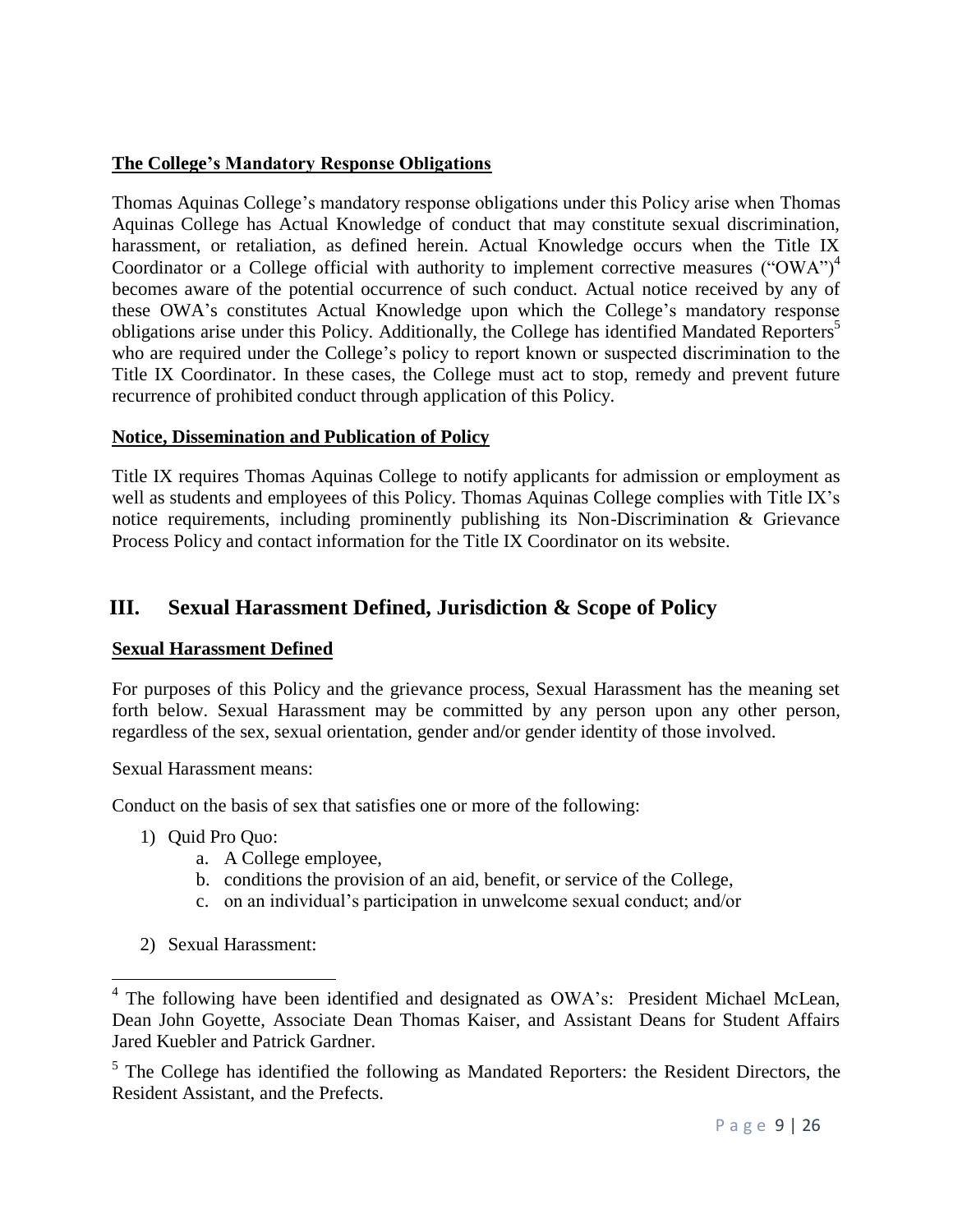- a. unwelcome conduct,
- b. determined by a reasonable person,
- c. to be so severe, and
- d. pervasive, and,
- e. objectively offensive,
- f. that it effectively denies a person equal access to the College's education program or activity; and/or
- 3) Sexual assault, defined as:
	- a. Sex Offenses, Forcible:
		- i) Any sexual act directed against another person,
		- ii) without the consent of the Complainant,
		- iii) including instances in which the Complainant is incapable of giving consent.
	- b. Forcible Rape:
		- i) Penetration,
		- ii) no matter how slight,
		- iii) of the vagina or anus with any body part or object, or
		- iv) oral penetration by a sex organ of another person,
		- v) without the consent of the Complainant.
	- c. Forcible Sodomy:
		- i) Oral or anal sexual intercourse with another person,
		- ii) forcibly,
		- iii) and/or against that person's will (non-consensually), or
		- iv) not forcibly or against the person's will in instances in which the Complainant is incapable of giving consent because of age or because of temporary or permanent mental or physical incapacity.
	- d. Sexual Assault with an Object:
		- i) The use of an object or instrument to penetrate,
		- ii) however slightly,
		- iii) the genital or anal opening of the body of another person,
		- iv) forcibly,
		- v) and/or against that person's will (non-consensually),
		- vi) or not forcibly or against the person's will in instances in which the Complainant is incapable of giving consent because of age or because of temporary or permanent mental or physical incapacity.
	- e. Forcible Fondling:
		- i) The touching of the private body parts of another person (buttocks, groin, breasts),
		- ii) for the purpose of sexual gratification,
		- iii) forcibly,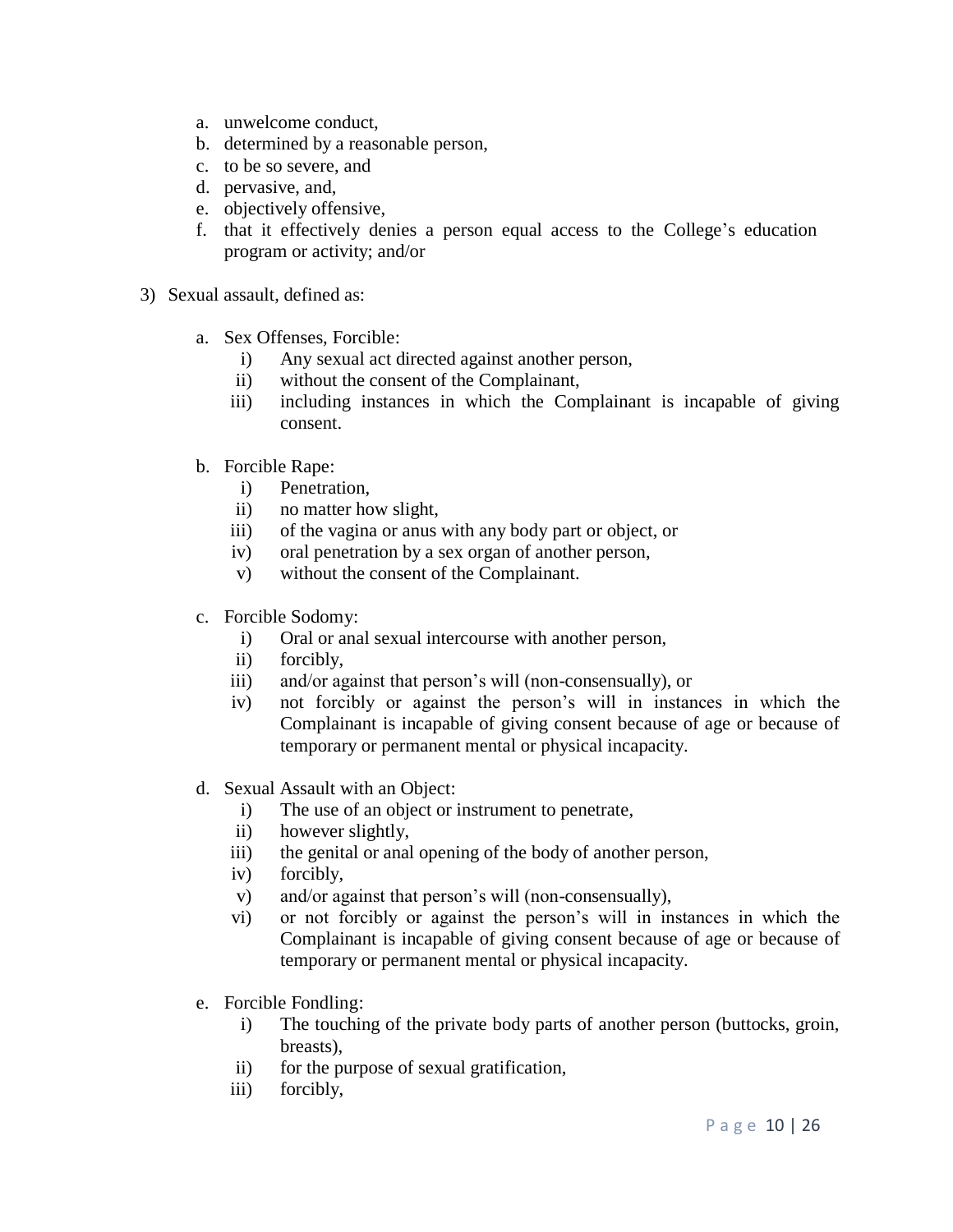- iv) and/or against that person's will (non-consensually),
- v) or not forcibly or against the person's will in instances in which the Complainant is incapable of giving consent because of age or because of temporary or permanent mental or physical incapacity.
- f. Sex Offenses, Non-forcible:
	- i) Incest:
		- 1) Non-forcible sexual intercourse,
		- 2) between persons who are related to each other,
		- 3) within the degrees wherein marriage is prohibited by California or Massachusetts law, whichever is applicable.
	- ii) Statutory Rape:
		- 1) Non-forcible sexual intercourse,
		- 2) with a person who is under the statutory age of consent of 18 in California or 16 in Massachusetts, whichever is applicable.
- 4) Dating Violence, defined as:
	- a. violence,
	- b. on the basis of sex,
	- c. committed by a person,
	- d. who is in or has been in a social relationship of a romantic or intimate nature with the Complainant.
		- i. The existence of such a relationship shall be determined based on the Complainant's statement and with consideration of the length of the relationship, the type of relationship, and the frequency of interaction between the persons involved in the relationship. For the purposes of this definition—
		- ii. Dating violence includes, but is not limited to, sexual or physical abuse or the threat of such abuse.
		- iii. Dating violence does not include acts covered under the definition of domestic violence.
- 5) Domestic Violence, defined as:
	- a. violence,
	- b. on the basis of sex,
	- c. committed by a current or former spouse or intimate partner of the Complainant,
	- d. by a person with whom the Complainant shares a child in common, or
	- e. by a person who is cohabitating with, or has cohabitated with, the Complainant as a spouse or intimate partner, or
	- f. by a person similarly situated to a spouse of the Complainant under the domestic or family violence laws of California or Massachusetts, whichever is applicable, or
	- g. by any other person against an adult or youth Complainant who is protected from that person's acts under the domestic or family violence laws of California or Massachusetts, whichever is applicable.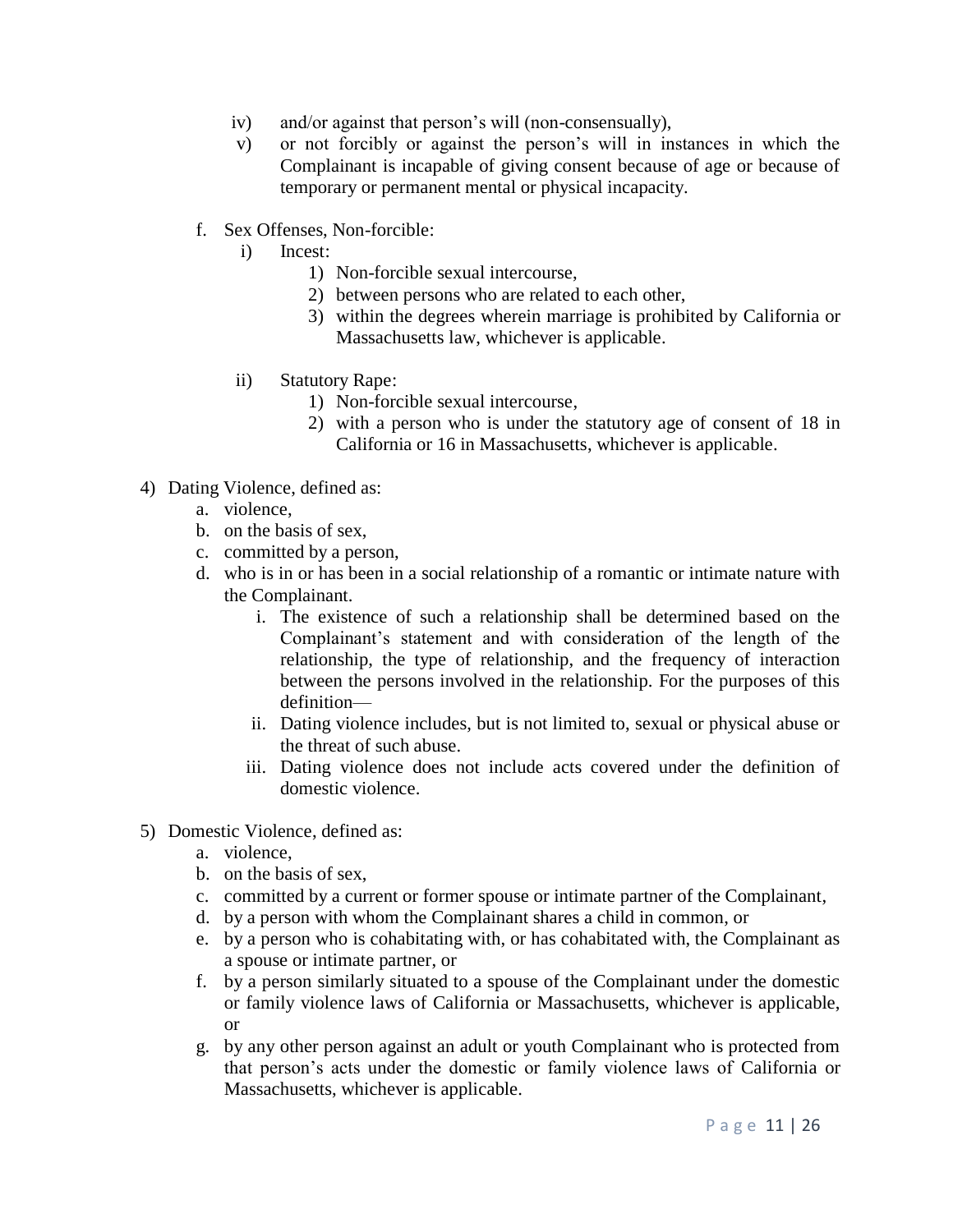\*To categorize an incident as Domestic Violence, the relationship between the Respondent and the Complainant must be more than two people living together as roommates. The people cohabitating must be current or former spouses or have an intimate relationship.

- 6) Stalking, defined as:
	- a. engaging in a course of conduct,
	- b. on the basis of sex,
	- c. directed at a specific person, that
		- i. would cause a reasonable person to fear for the person's safety, or
		- ii. the safety of others; or
		- iii. suffer substantial emotional distress.

For the purposes of this definition—

- (i) Course of conduct means two or more acts, including, but not limited to, acts in which the Respondent directly, indirectly, or through third parties, by any action, method, device, or means, follows, monitors, observes, surveils, threatens, or communicates to or about a person, or interferes with a person's property.
- (ii) Reasonable person means a reasonable person under similar circumstances and with similar identities to the Complainant.
- (iii) Substantial emotional distress means significant mental suffering or anguish that may but does not necessarily require medical or other professional treatment or counseling.

#### <span id="page-16-0"></span>**Force, Coercion, Consent, and Incapacitation**

As used in the offenses above, the following definitions and meanings apply:

*Force:* Force is the use of physical violence and/or physical imposition to gain sexual access. Force also includes threats, intimidation (implied threats), and coercion that is intended to overcome resistance or produce consent.

Sexual activity that is forced is, by definition, non-consensual, but non-consensual sexual activity is not necessarily forced. Silence or the absence of resistance alone is not consent. Consent is not demonstrated by the absence of resistance. While resistance is not required or necessary, it is a clear demonstration of non-consent.

*Coercion:* Coercion is unreasonable pressure for sexual activity. Coercive conduct differs from seductive conduct based on factors such as the type and/or extent of the pressure used to obtain consent. When someone makes clear that they do not want to engage in certain sexual activity, that they want to stop, or that they do not want to go past a certain point of sexual interaction, continued pressure beyond that point can be coercive.

*Consent:* An affirmative consent standard shall be used in the determination of whether consent was given by both parties to sexual activity. "Affirmative consent" means affirmative, conscious,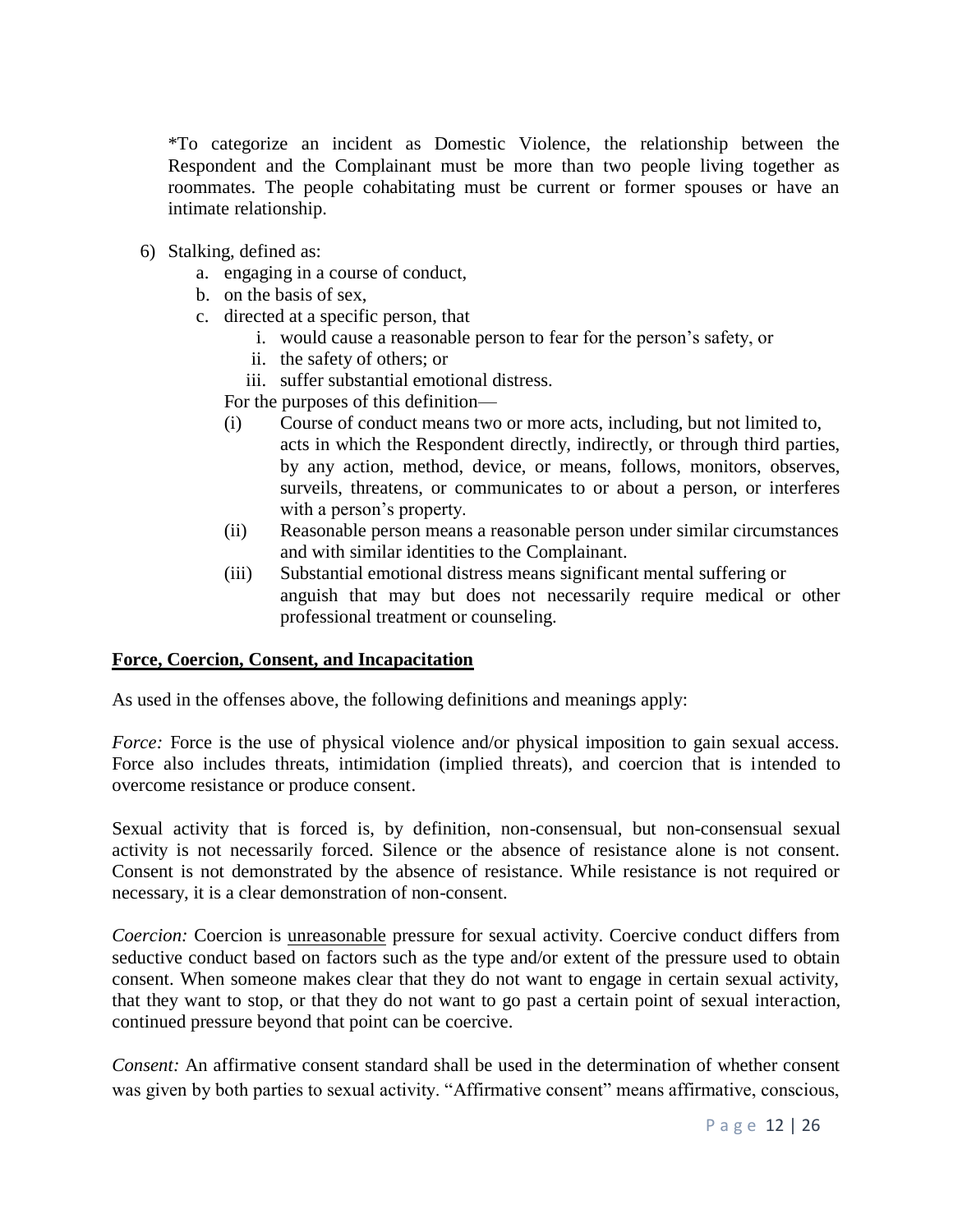and voluntary agreement to engage in sexual activity. It is the responsibility of each person involved in the sexual activity to ensure that he or she has the affirmative consent of the other or others to engage in the sexual activity. Lack of protest or resistance does not mean consent, nor does silence mean consent. Affirmative consent must be ongoing throughout a sexual activity and can be revoked at any time. The existence of a dating relationship between the persons involved, or the fact of past sexual relations between them, should never, by itself, be assumed to be an indicator of consent.

In the evaluation of complaints in the College's disciplinary process, it shall not be a valid excuse to alleged lack of affirmative consent that the accused believed that the complainant consented to the sexual activity under either of the following circumstances:

(A) The accused's belief in affirmative consent arose from the intoxication or recklessness of the accused.

(B) The accused did not take reasonable steps, in the circumstances known to the accused at the time, to ascertain whether the complainant affirmatively consented.

In the evaluation of Complaints, it shall not be a valid excuse that the Respondent believed that the Complainant affirmatively consented to the sexual activity if the Respondent knew or reasonably should have known that the Complainant was unable to consent to the sexual activity under any of the following circumstances:

(A) The Complainant was asleep or unconscious.

(B) The Complainant was incapacitated due to the influence of drugs, alcohol, or medication, so that the Complainant could not understand the fact, nature, or extent of the sexual activity.

(C) The Complainant was unable to communicate due to a mental or physical condition.

Proof of consent or non-consent is not a burden placed on either party involved in an incident. Instead, the burden remains on Thomas Aquinas College to determine whether this Policy has been violated. The existence of consent is based on the totality of the circumstances evaluated from the perspective of a reasonable person in the same or similar circumstances, including the context in which the alleged incident occurred and any similar, previous patterns that may be evidenced.

*Incapacitation:* A person cannot consent if they are unable to understand what is happening or is disoriented, helpless, asleep, or unconscious, for any reason, including by alcohol or other drugs. As stated above, a Respondent violates this Policy if they engage in sexual activity with someone who is incapable of giving consent.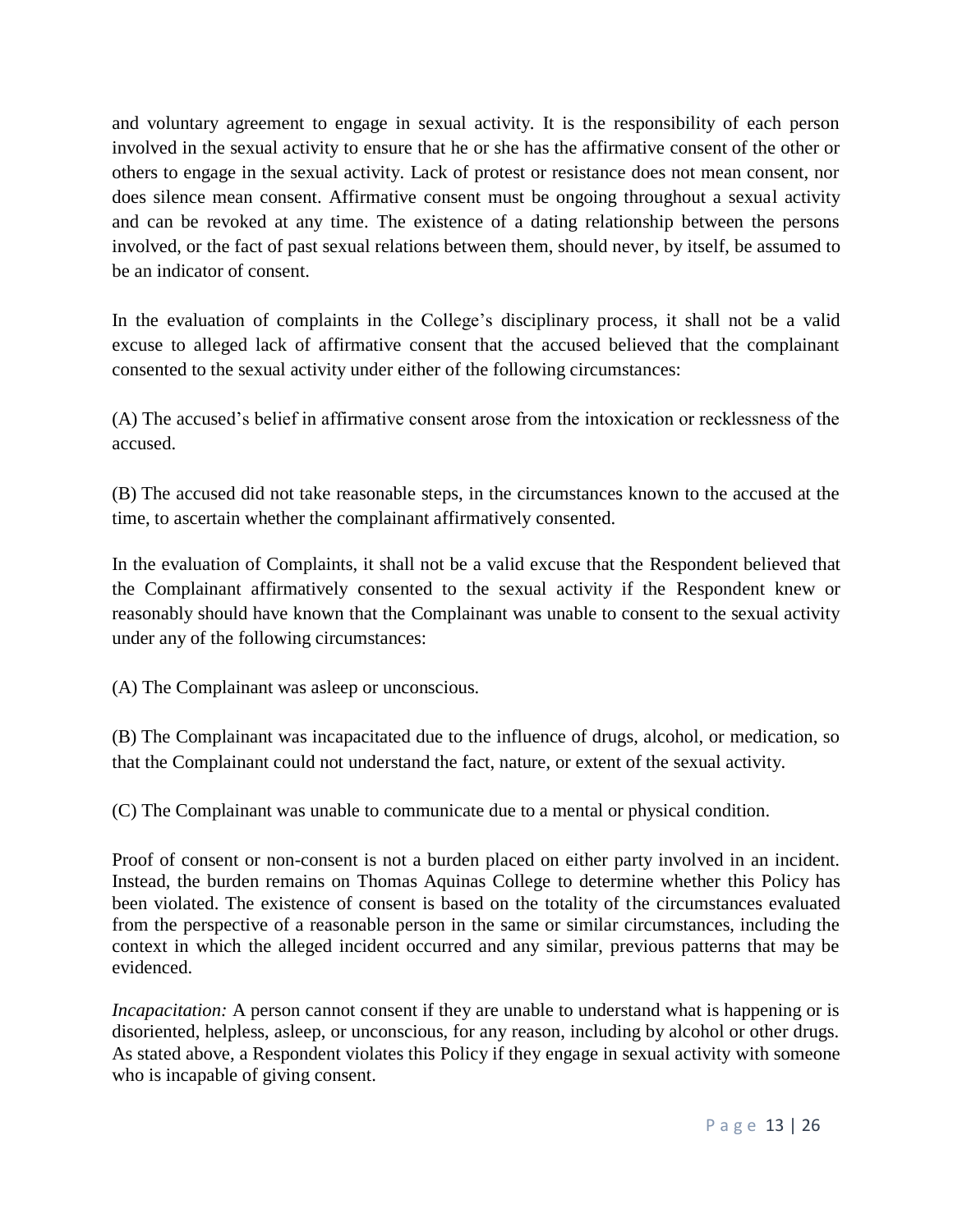Incapacitation occurs when someone cannot make rational, reasonable decisions because they lack the capacity to give knowing/informed consent (e.g., to understand the "who, what, when, where, why, or how" of their sexual interaction).

Incapacitation is determined through consideration of all relevant indicators of an individual's state and is not synonymous with intoxication, impairment, blackout, and/or being drunk.

This Policy also covers a person whose incapacity results from a temporary or permanent physical or mental health condition, involuntary physical restraint, and/or the consumption of incapacitating drugs.

#### <span id="page-18-0"></span>**Jurisdiction of the College**

If the Respondent is unknown or is not a member of the College community, the Title IX Coordinator will assist the Complainant as requested in identifying appropriate campus and local resources and support options and/or, when criminal conduct is alleged, in contacting local or campus law enforcement to file a police report upon request.

Further, even when the Respondent is not a member of the College's community, supportive measures, remedies, and resources may be accessible to the Complainant by contacting the Title IX Coordinator. In addition, the College may take other actions as appropriate to protect the Complainant against third parties, such as barring individuals from College property and/or events. All vendors serving the College through third-party contracts are subject to the policies and procedures of their employers, or if applicable, to these policies and procedures to which their employer has agreed to be bound by their contracts.

#### <span id="page-18-1"></span>**Scope of the College's Educational Program and Activities**

For purposes of this Policy, the College's educational program or activities includes locations, events, or circumstances, within the U.S., where the College exercises substantial control over both the Respondent and the context in which the alleged sexual harassment or discrimination occurs and also includes any building owned or controlled by the College or by a student organization that is officially recognized by the College. It also includes online, and cyber manifestations of conduct prohibited by this Policy, when those behaviors occur in or have an effect on the College's education program and activities or use the College networks, technology, or equipment.

# <span id="page-18-2"></span>**IV. Formal Grievance Process**

If a Formal Complaint is filed, the matter will proceed through the Grievance Process as outlined below and will include an objective investigation, live hearing with opportunity for crossexamination and the right to appeal. This process will treat Complainants and Respondents equitably. Any provisions, rule or practice adopted by the College as part of the Grievance Process, other than those required under Title IX and its implementing regulations, will apply equally to both parties. The process will include an objective evaluation of all relevant evidence (inculpatory and exculpatory), will be conducted by trained Title IX Personnel, free from any known conflict of interest or bias, and presumes Respondent's non-responsibility until and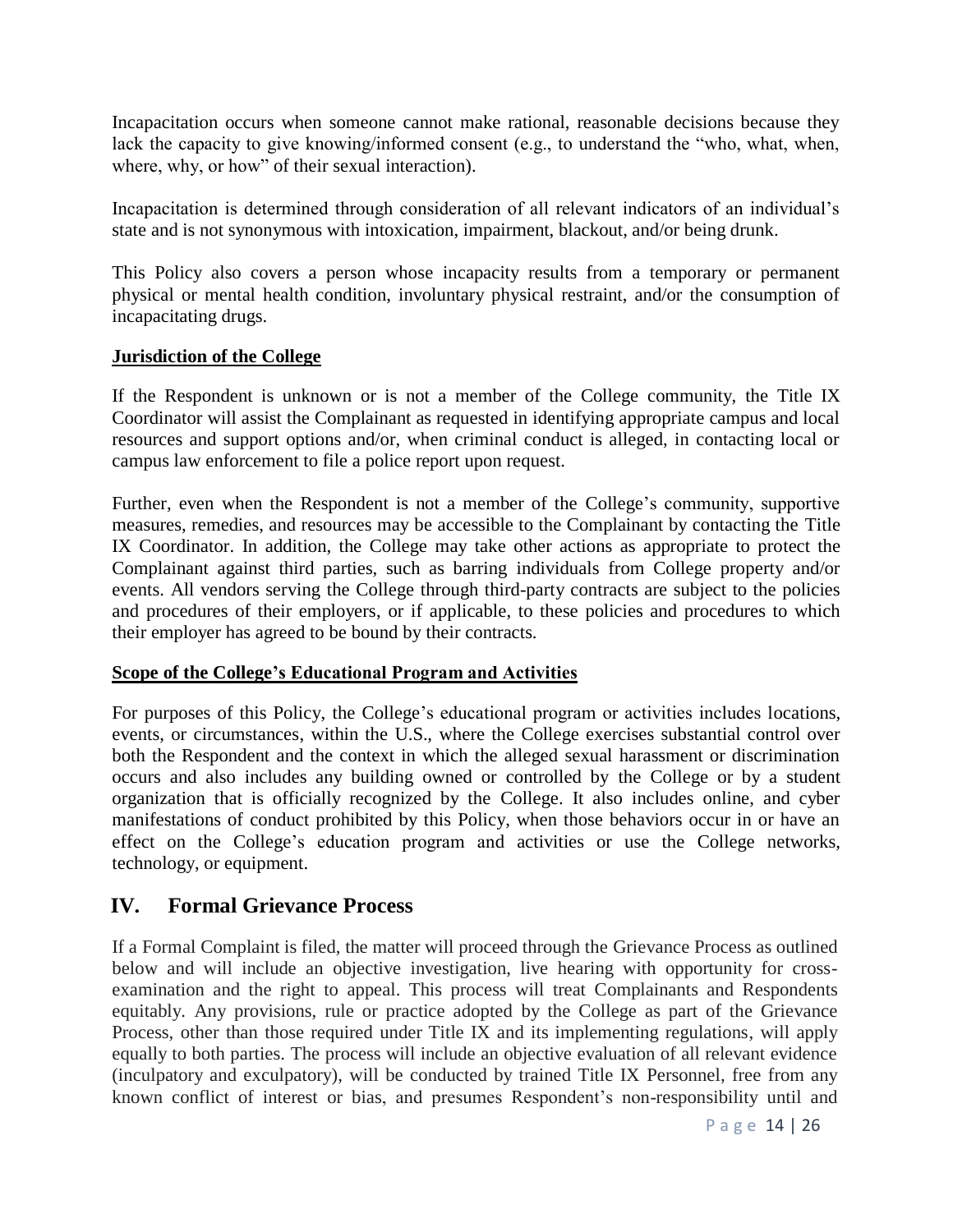unless demonstrated otherwise by the evidence and after a Final Determination as been rendered. Disciplinary sanctions or punitive measures will not be imposed against a Respondent unless and until there has been a finding of responsibility after application of the process. If at any stage of the investigation it is determined that conditions exist warranting dismissal, the Complaint will be dismissed. Complainant will continue to be entitled to appropriate supportive measures in such cases.

The College requires impartiality in the process by ensuring there are no actual or apparent conflicts of interest or disqualifying biases of any Title IX Personnel. The parties may, at any time during the resolution process, raise a concern regarding bias, conflict of interest, or any irregularity which may taint the impartiality of the process. Such concerns should be reported in writing to the Title IX Coordinator, or the Vice President for Finance, Mr. Dennis McCarthy, who will evaluate the concern and take appropriate corrective action to ensure integrity of the process.

#### <span id="page-19-0"></span>**Notice of Allegations**

The Title IX Coordinator will provide written notice of the allegations to the Respondent and Complainant upon receipt of a Formal Complaint. The notice will be provided prior to any initial meeting or interview with the Respondent and their advisor, if applicable, allowing sufficient advanced notice to prepare.

The notice will include:

- A meaningful summary of all allegations,
- The identity of the parties (if known),
- The precise misconduct being alleged,
- The date and location of the alleged incident(s) (if known),
- The specific policies alleged to have been violated,
- A description of the applicable procedures,
- A statement of the potential sanctions/responsive actions that could result,
- A statement that Respondent is presumed not responsible for the reported misconduct unless and until a Final Determination has been rendered at the conclusion of the process,
- Notice that the parties will be given an opportunity to inspect and review all directly related and relevant evidence obtained during the investigation,
- The College's policy on retaliation,
- Information about the privacy of the process,
- The right to have an advisor of their choice, who may be, but is not required to be, an attorney,
- A statement informing the parties that the College's policy prohibits knowingly making false statements, including knowingly submitting false information during the resolution process,
- Detail on how the party may request disability accommodations during the interview process,
- An instruction to preserve any evidence that is directly related to the allegations.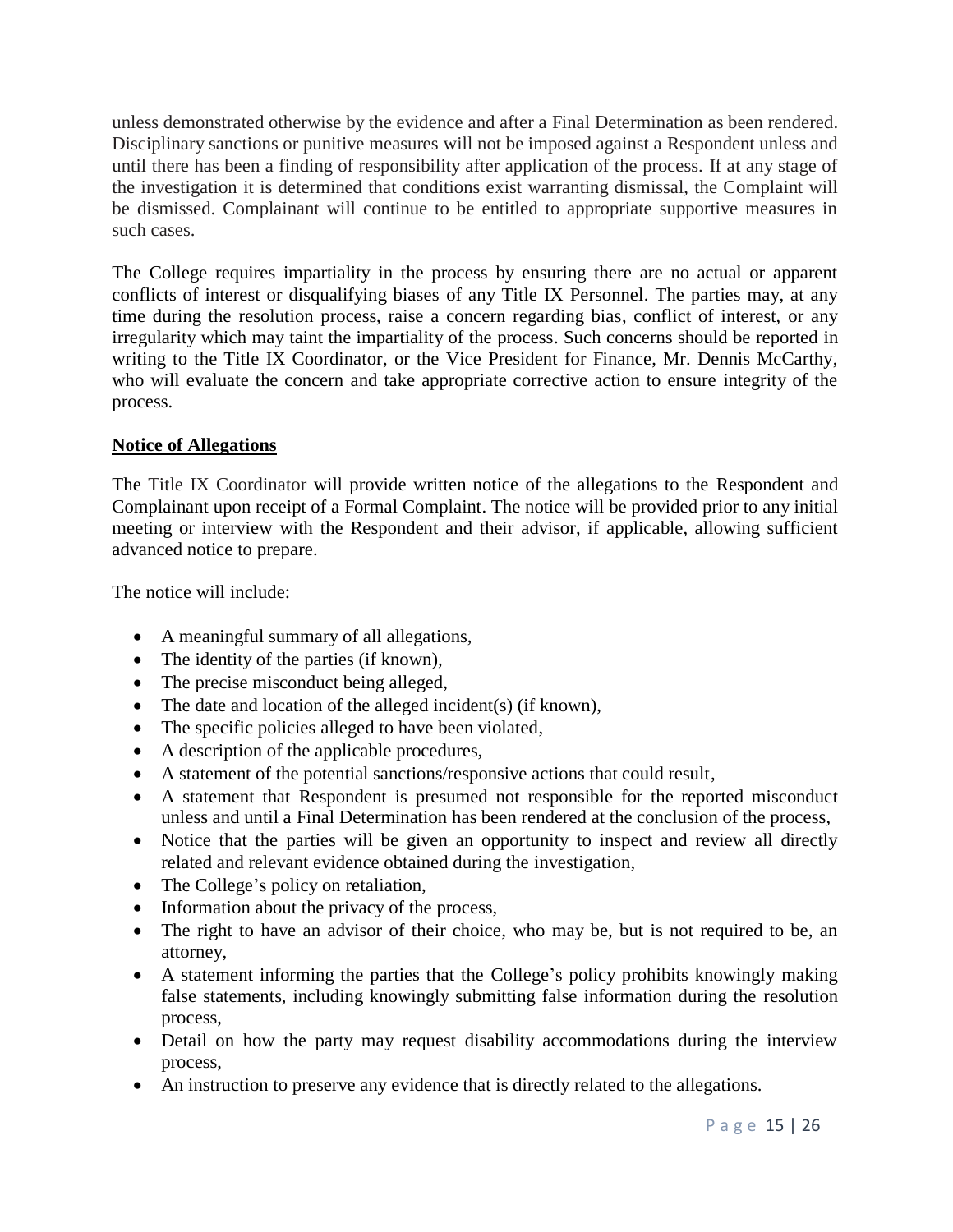#### <span id="page-20-0"></span>**Investigation**

Trained Investigators will be assigned to investigate allegations contained in a Formal Complaint and will do so objectively. The burden to collect all evidence related to the allegations, including both inculpatory and exculpatory, rests on the College and not on the parties. Investigators must be free from bias and conflicts of interest. Depending on the complexity of the case, more than one Investigator may be assigned.

#### <span id="page-20-1"></span>**Investigation Timeline**

The College will make a good faith effort to complete investigations as promptly as circumstances permit and will communicate regularly with the parties to update them on the progress and timing of the investigation. The College may undertake a reasonable delay in its investigation under appropriate circumstances. Such circumstances include, but are not limited to, a concurrent law enforcement investigation, the need for language assistance, the absence of parties and/or witnesses, and/or accommodations for disabilities or health conditions. The College will communicate in writing the anticipated duration of the delay and reason to the parties and provide the parties with status updates as warranted. The College will promptly resume its investigation and resolution process as soon as feasible. During such a delay, the College will implement supportive measures as deemed appropriate.

#### <span id="page-20-2"></span>**Concurrent Law Enforcement Investigation or Criminal Proceedings**

The College's grievance process is an administrative procedure required under Title IX to address sexual discrimination, and therefore is separate and independent of any law enforcement investigation or criminal proceedings. While a law enforcement investigation may necessitate a temporary delay in the College's grievance process, such law enforcement investigation does not replace the College's grievance process, as the College is legally obligated to address and remedy potential sexual harassment in its educational programs and activities as set forth in this Policy.

#### <span id="page-20-3"></span>**The Investigation Process**

Investigators serve free from conflict of interest, objectively and without bias. All investigations are thorough, reliable, impartial, prompt, and fair. Investigations involve interviews with all relevant parties and witnesses and obtaining available, relevant evidence. The College, not the parties, bears the burden of gathering evidence and burden of proof. Parties have equal opportunity, through the investigation process, to suggest witnesses and questions, to provide evidence and expert witnesses, and to fully review and respond to all evidence on the record.

The investigation will be conducted within a reasonably prompt timeframe, allowing for thorough collection and evaluation of all evidence related to the allegations. The investigator will keep the parties informed as to estimated timelines, and any delays.

Prior to the conclusion of the investigation, the parties will be provided with an electronic or hard copy of the draft investigation report as well as an opportunity to inspect and review all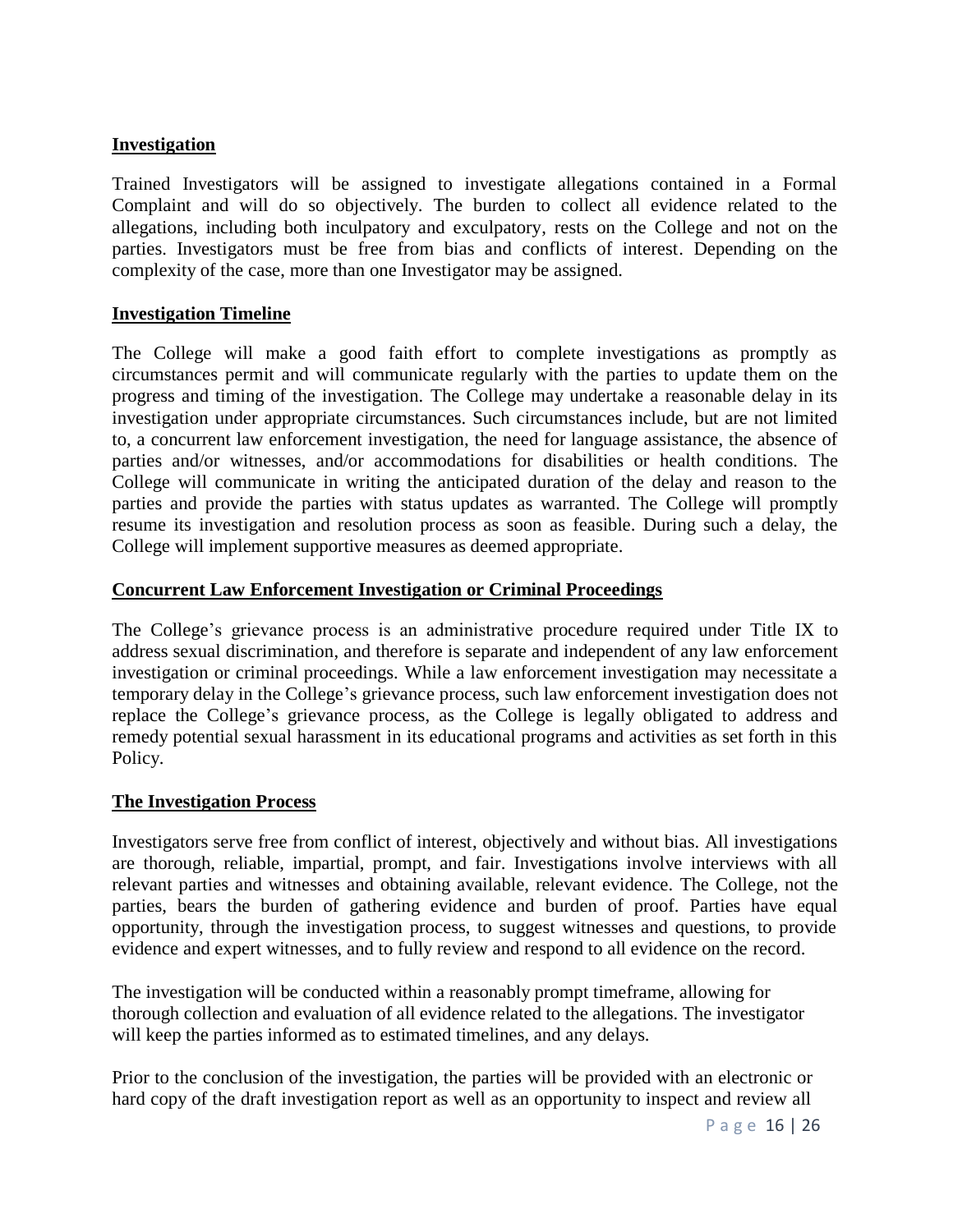of the evidence obtained as part of the investigation that is directly related to the allegations in the Formal Complaint (whether or not it will be used in reaching a determination). The parties will have a ten (10) business day review and comment period so that each party may meaningfully respond to the evidence.

The Investigator will incorporate any relevant feedback provided by the parties during the review process, and the final report is then shared with all parties and their advisors through electronic transmission or hard copy at least ten (10) business days prior to a hearing.

#### <span id="page-21-0"></span>**Role and Participation of Witnesses in the Investigation**

Witnesses who are College employees are expected to cooperate with and participate in the College's investigation and resolution process. Failure of such witnesses to cooperate with and/or participate in the investigation or resolution process constitutes a Policy violation and may warrant discipline.

Interviews may occur in-person or remotely. Skype, Zoom, FaceTime, WebEx, or similar technologies may be used. The College will take appropriate steps to reasonably ensure the security/privacy of remote interviews.

#### <span id="page-21-1"></span>**Recording of Interviews**

No unauthorized audio or video recording of any kind is permitted during investigation meetings. If Investigator(s) elect to audio and/or video record interviews, all involved parties must be made aware of [and consent to]audio and/or video recording.

#### <span id="page-21-2"></span>**Evidentiary Considerations in the Investigation**

The investigation includes collection of all evidence directly related to the allegations, which is not otherwise privileged. Only evidence which is also deemed relevant is summarized in the investigative report which is considered by the Decision-Maker(s), in rendering a determination of responsibility. All parties are provided the opportunity to review all non-privileged evidence gathered during the investigation which is directly related to the allegations in the complaint, whether or not it is also included in the investigative report. All parties are also provided with a copy of the investigative report summarizing relevant evidence only.

Relevant evidence does not include evidence about the Complainant's sexual predisposition or prior sexual behavior, unless such evidence is offered to prove that someone other than the Respondent committed the conduct alleged by the Complainant, or if the evidence concerns specific incidents of the Complainant's prior sexual behavior with respect to the Respondent, and are offered to prove consent.

Privileged evidence is likewise excluded from both the investigation, investigative report and hearing unless a party expressly waives this privilege in writing and consents to the release of this information during the grievance process.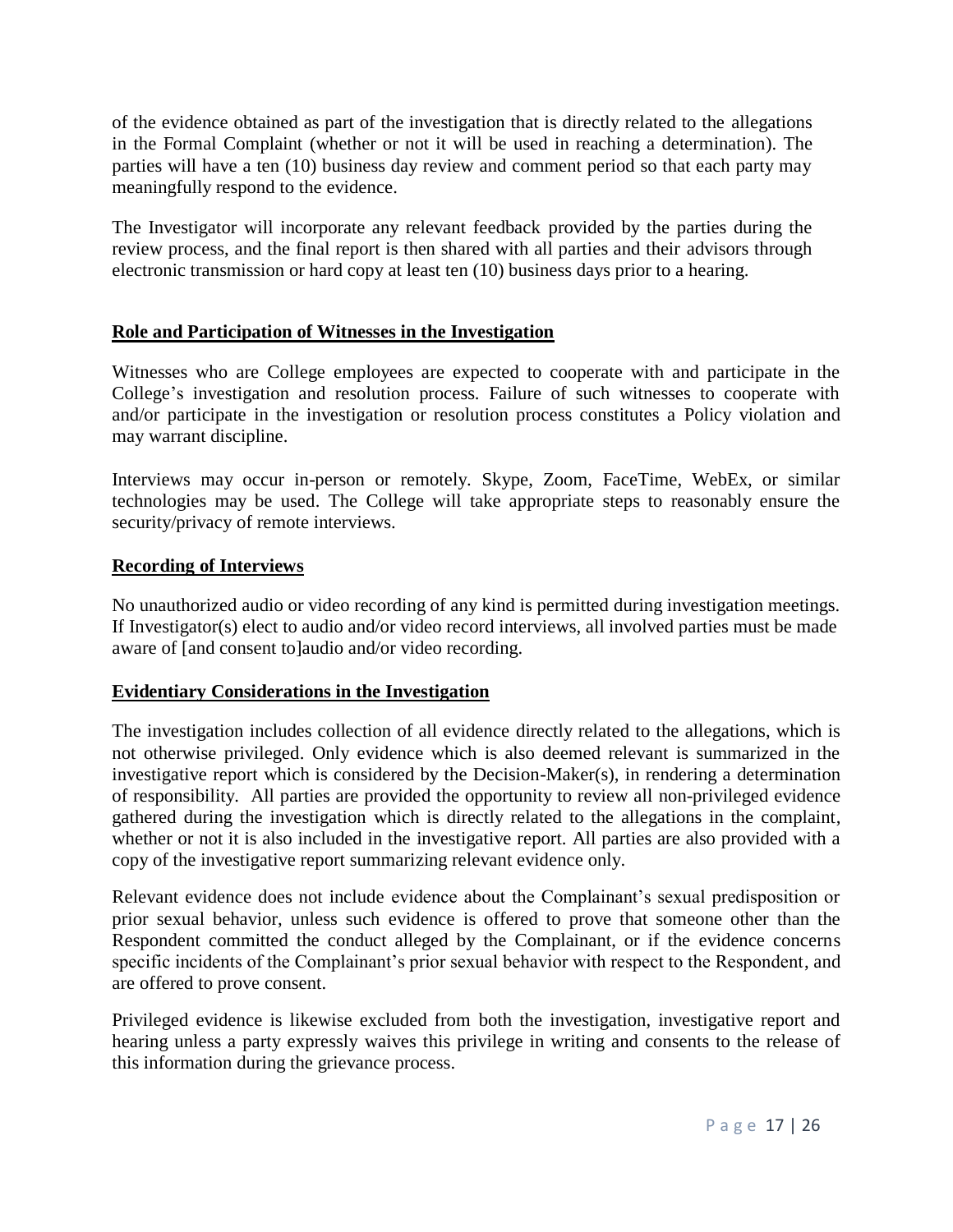#### <span id="page-22-0"></span>**Investigative Report**

Upon conclusion of the investigation, and after the parties have reviewed and commented on the draft investigative report, the Investigator will create a final investigative report that fairly summarizes relevant evidence and, at least ten (10) days prior to a hearing, will send the report to each party and the party's advisor, if any, the investigative report in an electronic format or hard copy, for their review and written response.

#### <span id="page-22-1"></span>**The Hearing**

Upon conclusion of the investigation and distribution of the final investigative report to the parties, the matter will proceed to the hearing stage of the grievance process. The hearing will be offered live, in real-time and will include cross-examination. A Decision-maker(s) will be appointed to preside over the hearing, evaluate the evidence and make a determination as to each allegation in the complaint. The Decision-maker will be independent and neutral, and will not have had any previous involvement with the investigation. Investigators, Title IX Coordinator (or designee) or advisors are prohibited from serving as Decision-makers.

The College reserves the right to adopt any hearing protocols, which will be applied and be made available equally to both parties, to ensure the efficiency, order and decorum of the hearing process. Any such protocols will be provided in writing to the parties, witnesses and participating individuals at least ten (10) days prior to the scheduled hearing date.

The College may designate an administrative facilitator of the hearing, which may include the Title IX Coordinator, as long as they do not have a conflict of interest.

The College may conduct the hearing virtually at its discretion or upon request of a party. Request for remote participation by any party or witness should directed to the Title IX Coordinator made at least five (5) business days prior to the hearing.

The Decision-maker may question the parties and any witness at the hearing.

Only relevant questions, testimony and evidence may be proffered at the hearing, and the Decision-maker will make determinations as to relevancy of every question posed by an advisor during cross-examination before it is answered, and of any evidence offered.

Privileged evidence or testimony, likewise, may not be proffered during the hearing, without a party's waiver and written consent allowing its consideration at the hearing.

Parties may not conduct cross-examination. Advisors only will conduct cross-exam on a party's behalf. Only relevant questions will be allowed.

Parties, advisors, witnesses, and all participating individuals are expected to behave respectfully during the hearing. Harassing, intimidating or disruptive behavior will not be tolerated, and the College reserves the right to exclude anyone from participation in the process that fails to comport themselves accordingly.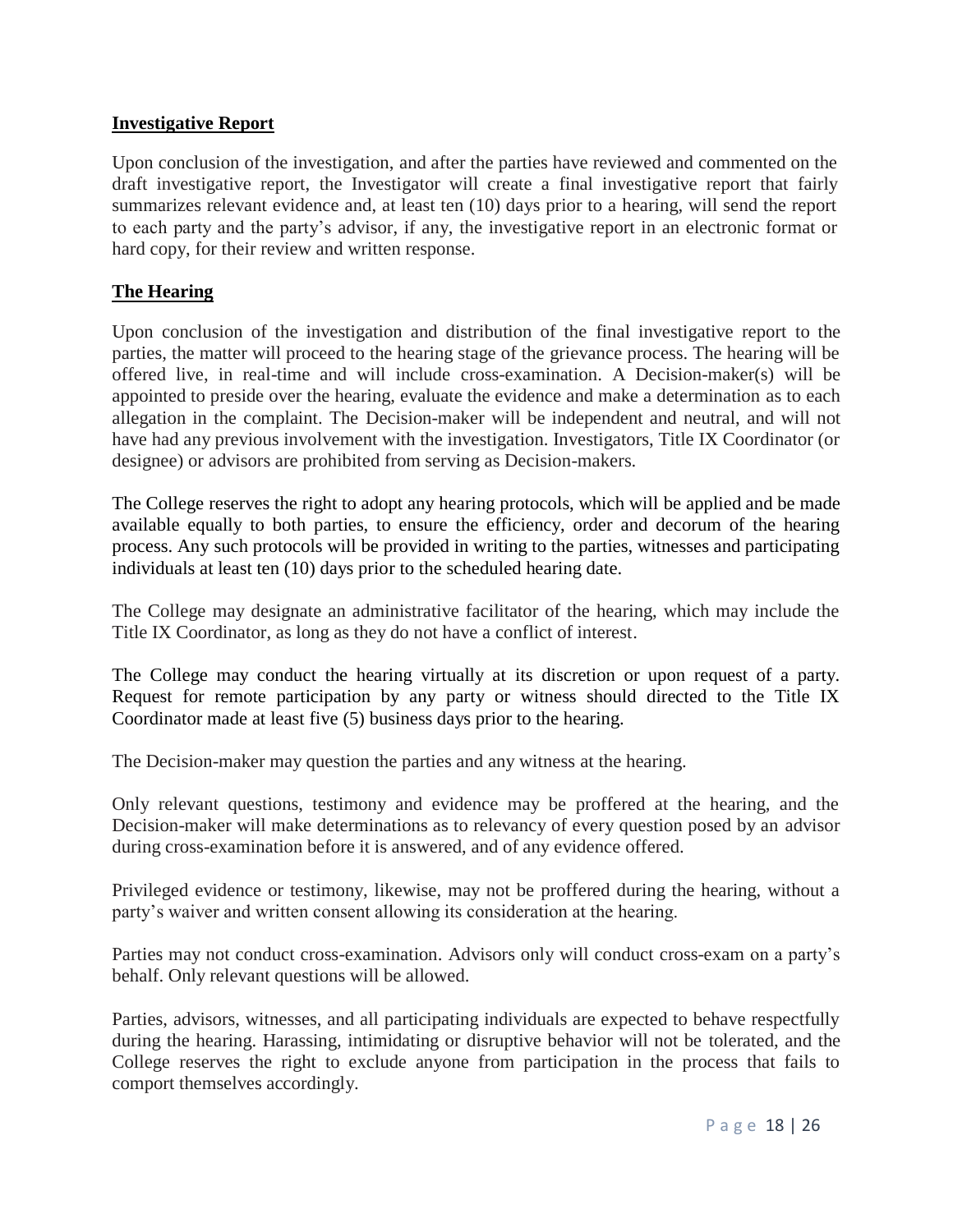An audio or audiovisual recording, or transcript will be made of the hearing, and will be made available to the parties for inspection and review. No other recording of the hearing will be allowed.

#### <span id="page-23-0"></span>**Evidentiary Considerations in the Hearing**

#### *Only Relevant Evidence Allowed*

Any evidence that the Decision-maker(s) determine(s) is relevant and credible may be considered. Only evidence which is directly related to the allegations, not subject to an enforceable legal privilege and not otherwise excludable as described here, is considered relevant.

The hearing does not consider the following which are deemed not relevant: 1) incidents not directly related to the possible violation, unless they evidence a pattern; or 2) questions and evidence about the Complainant's sexual predisposition or prior sexual behavior, unless such questions and evidence about the Complainant's prior sexual behavior are offered to prove that someone other than the Respondent committed the conduct alleged by the Complainant, or if the questions and evidence concern specific incidents of the Complainant's prior sexual behavior with respect to the Respondent and are offered to prove consent.

#### *Privileged Evidence Must be Excluded*

Evidence subject to any recognized legal privilege will not be allowed in the hearing without the prior written waiver of the privilege and consent for its consideration during the grievance process.

#### *When a Party/Witness Refuses to Submit to Cross-Examination*

If a party or witness does not attend, or chooses not to submit to cross-examination at the hearing, the Decision-maker may not rely on any prior statement made by that party or witness in the ultimate determination of responsibility. The Decision-maker(s) may not draw any inference solely from a party's or witness's absence from the hearing or refusal to answer crossexamination or other questions.

#### <span id="page-23-1"></span>**Final Determination as to Responsibility and Standard of Proof**

Upon completion of the hearing, the Decision-maker will deliberate privately and will render a finding as to each allegation in the complaint by applying the preponderance of the evidence standard - whether it is more likely than not that the Respondent violated the Policy as alleged. The decision will be provided simultaneously to the parties through the issuance of a written determination letter, delivered by one or more of the following methods: in person, mailed to the local or permanent address of the parties as indicated in official the College records, or emailed to the parties' the College-issued email or otherwise approved account. Once mailed, emailed, and/or received in-person, notice will be presumptively delivered.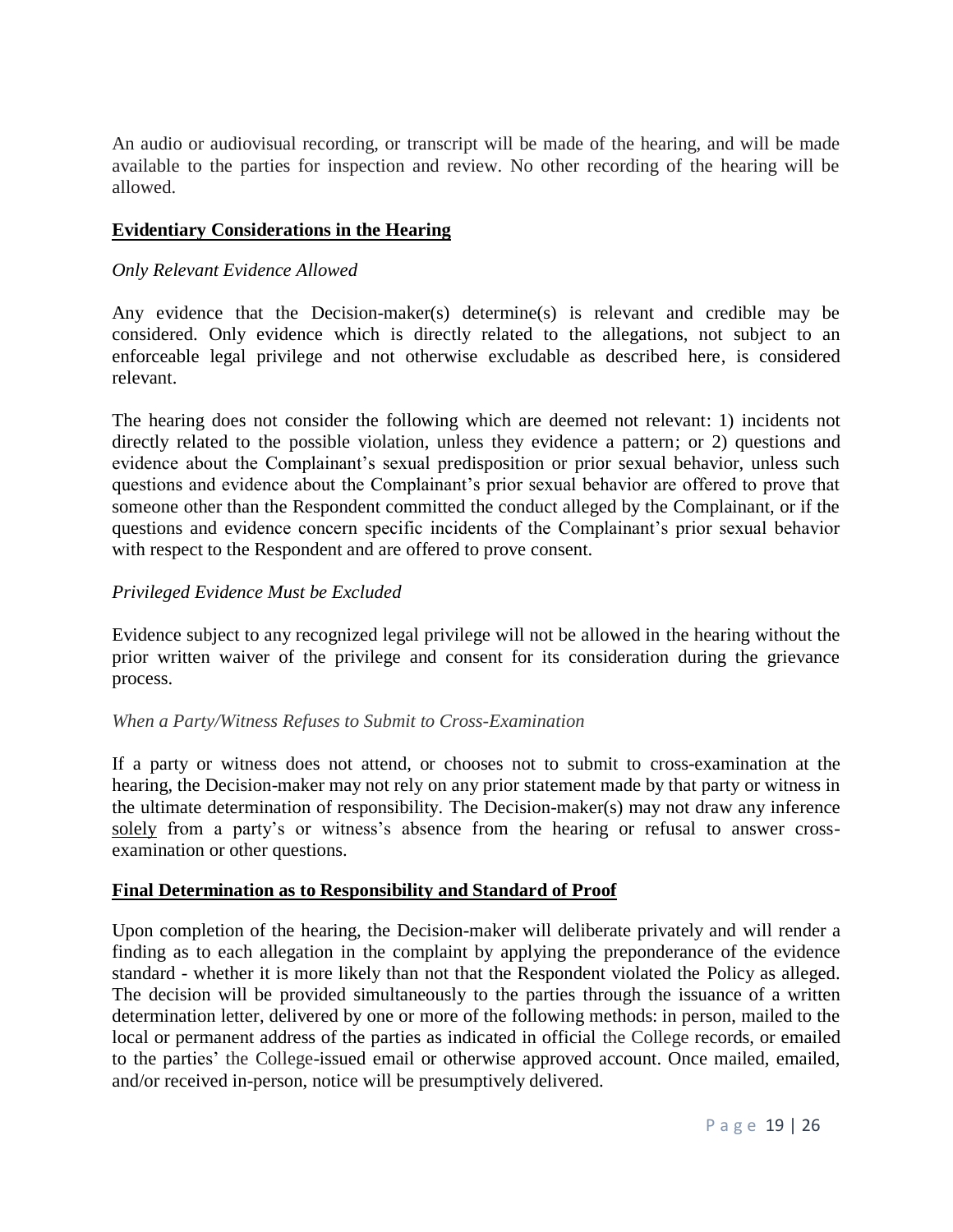The determination letter will include:

- 1. Identification of the allegations potentially constituting sexual harassment as defined under the Policy;
- 2. A description of the procedural steps taken from the receipt of the formal complaint through the determination, including any notifications to the parties, interviews with parties and witnesses, site visits methods used to gather evidence, and hearing held;
- 3. Findings of fact supporting the determination;
- 4. Conclusions regarding application of the College's code of conduct to the facts;
- 5. A statement and rationale for the results as to each allegation, including a determination regarding responsibility, and disciplinary sanctions the College imposes on the Respondent, and whether remedies designed to restore or preserve equal access to the Colleges' education program or activity will be provided by the College to the Complainant; and
- 6. The College's permissible bases for the Complainant and Respondent to appeal.

The determination regarding responsibility becomes final after expiration or exhaustion of any appeal rights.

#### <span id="page-24-0"></span>**Sanctions, Disciplinary Action & Remedies**

The College may consider a number of factors when determining a sanction and/or remedy and will focus primarily on actions aimed at ending and preventing the recurrence of discrimination, harassment, and/or retaliation and the need to remedy its effects on the Complainant and campus community. Sanctions will be imposed upon either expiration of the appeal window or after Final Determination on any appeal filed.

Sanctions or actions may include, but are not limited to, those listed below. These may be applied individually or in combination and the College may assign sanctions not listed, as deemed appropriate.

#### *Applicable Student Sanctions*

*Warning:* A formal statement that the conduct was unacceptable and a warning that further violation of any College policy, procedure, or directive will result in more severe sanctions/responsive actions.

*Required Counseling:* A mandate to meet with and engage in either College-sponsored or external counseling to better comprehend the misconduct and its effects.

*Probation:* A written reprimand for violation of College policy, providing for more severe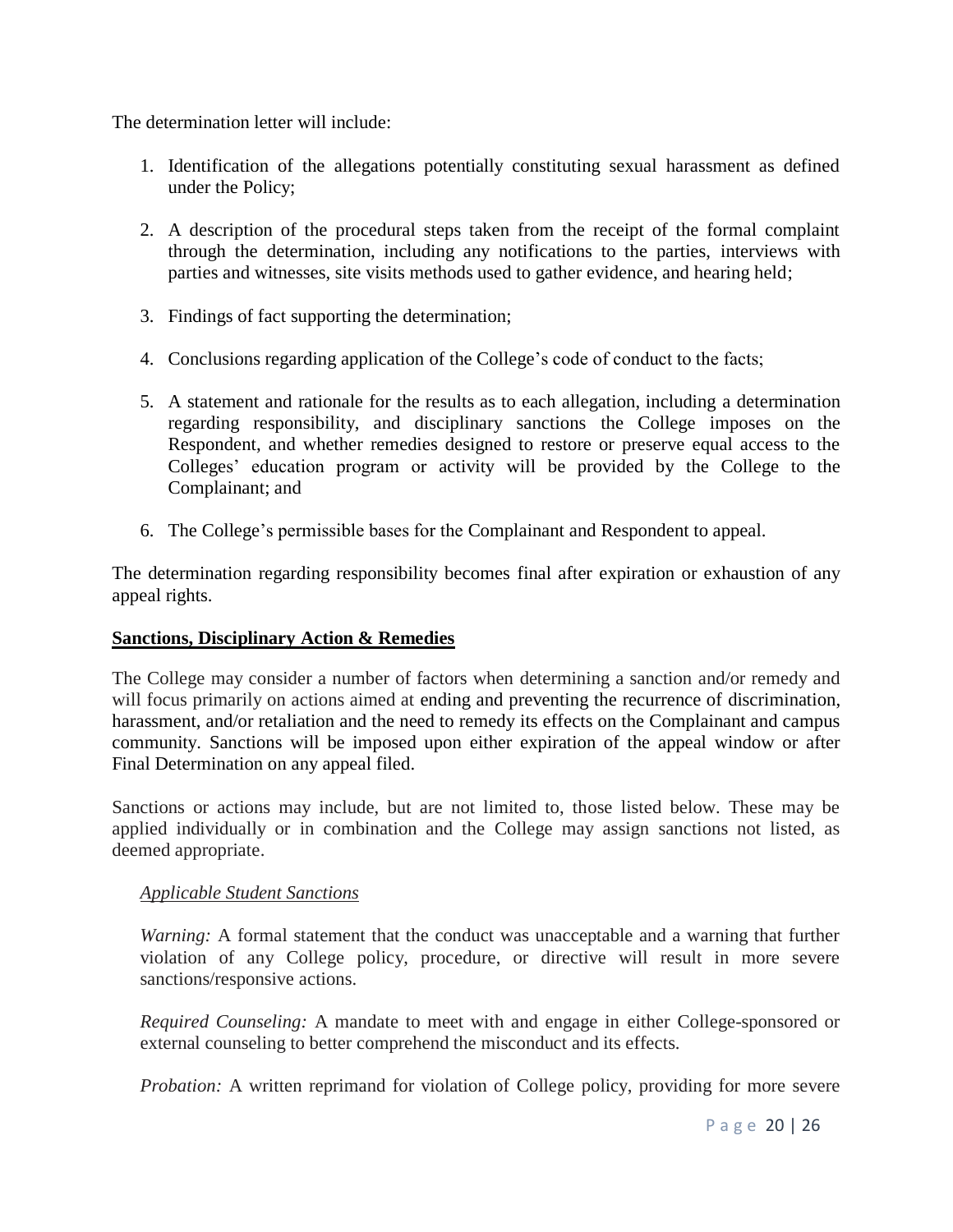disciplinary sanctions in the event that the student is found in violation of any College policy, procedure, or directive within a specified period of time. Terms of the probation will be articulated and may include denial of specified social privileges, exclusion from co-curricular activities, exclusion from designated areas of campus, no-contact orders, and/or other measures deemed appropriate.

*Suspension:* Termination of student status for a definite period of time not to exceed two years and/or until specific criteria are met. Students who return from suspension are automatically placed on probation through the remainder of their tenure as a student at the College.

*Expulsion:* Permanent termination of student status and revocation of rights to be on campus for any reason or to attend College-sponsored events.

*Withholding Diploma*: The College may withhold a student's diploma for a specified period of time and/or deny a student participation in commencement activities if the student has an allegation pending or as a sanction if the student is found responsible for an alleged violation.

*Other Actions:*

#### *Applicable Employee Actions*

*Warning – Verbal or Written Performance Improvement/Management Process Required Counseling Required Training or Education Probation Loss of Annual Pay Increase Loss of Oversight or Supervisory Responsibility Demotion Suspension with pay Suspension without pay Termination* 

<span id="page-25-0"></span>*Other Actions:* In addition to or in place of the above sanctions, the College may impose any other sanction as deemed appropriate.

#### **False Allegations and Evidence**

Making deliberately false and/or malicious accusations, knowingly providing false evidence, tampering with or destroying evidence, or deliberately misleading an official conducting an investigation are policy violations subject to discipline.

#### <span id="page-25-1"></span>**Long-Term Remedies/Other Actions**

Following the conclusion of the resolution process, and in addition to any sanctions imposed, the Title IX Coordinator may implement additional long-term Remedies or actions with respect to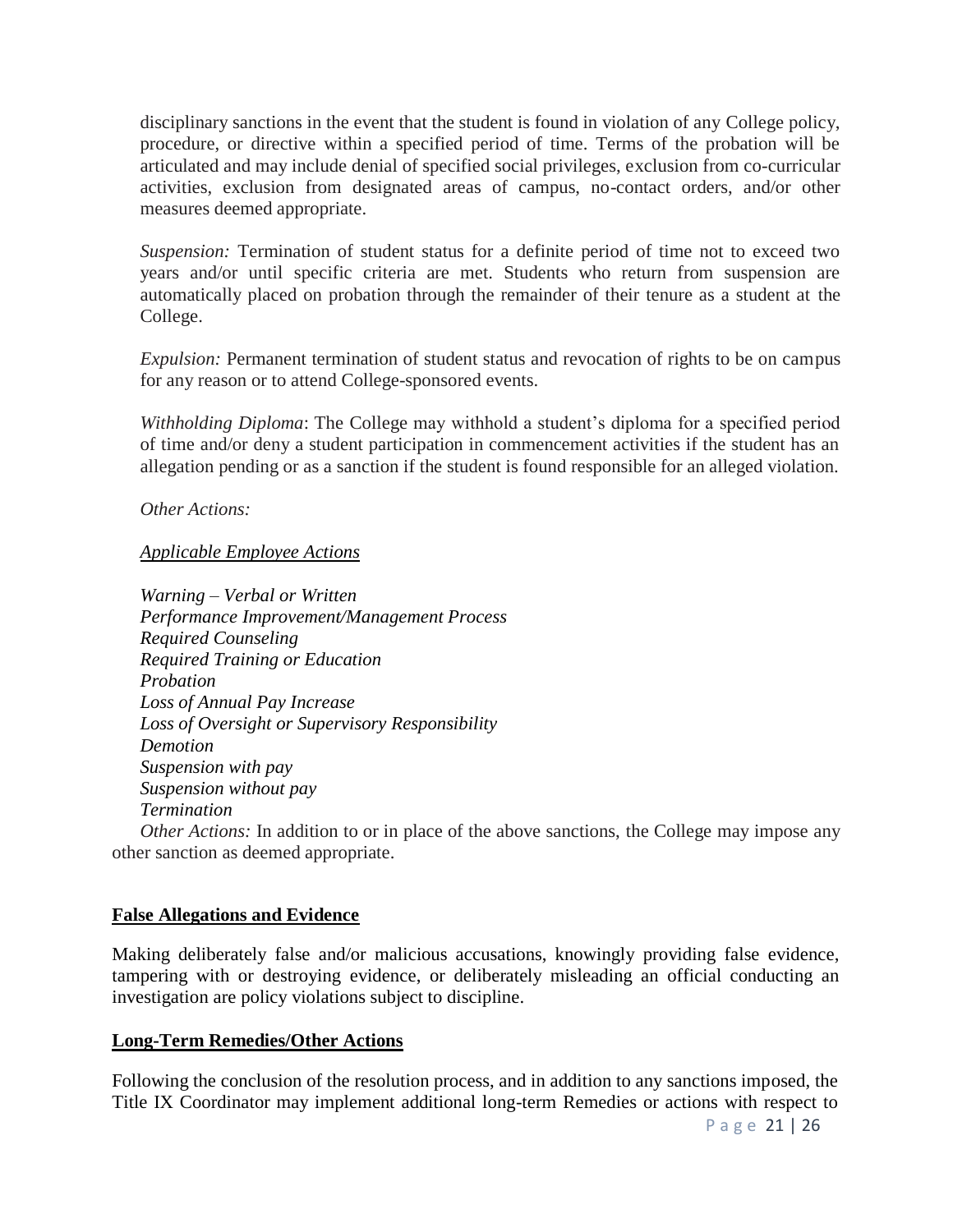the parties and/or the campus community that are intended to stop the harassment, discrimination, and/or retaliation, remedy the effects, and prevent reoccurrence.

These Remedies/actions may include, but are not limited to:

- Referral to counseling and health services
- Referral to the Employee Assistance Program
- Education to the individual and/or the community
- Permanent alteration of housing assignments
- Alteration of work arrangements for employees
- Provision of campus safety escorts
- Policy modification
- Training or awareness campaigns
- Implementation of long-term contact limitations between the parties
- Adjustments to academic deadlines, course schedules, etc.
- Modified campus security measures

At the discretion of the Title IX Coordinator, certain long-term support or measures may also be provided to the parties even if no Policy violation is found.

The College will maintain the privacy of any long-term Remedies, provided privacy does not impair the College's ability to provide these services.

#### <span id="page-26-0"></span>**Failure to Comply with Disciplinary Sanctions or other Remedies**

Respondents are expected to comply with any disciplinary sanction or remedy as set forth in the Final Determination or in response to a final outcome. Failure to abide by the sanction(s)/action(s) whether by refusal, neglect, or any other reason, may result in additional disciplinary action, including suspension, and/or expulsion.

#### <span id="page-26-1"></span>**Appeals**

Any party may file an Appeal on the following grounds. Appeals must be submitted in writing to the Title IX Coordinator within five (5) days of the delivery of the Final Determination letter. After expiration of the appeal window, the determination will be considered final, and any applicable sanctions will be imposed.

#### *Grounds for Appeal*

Appeals may be made on the following bases:

- 1. Procedural irregularity that affected the outcome of the matter;
- 2. New evidence that was not reasonably available at the time the determination regarding responsibility or dismissal was made, that could affect the outcome of the matter; and/or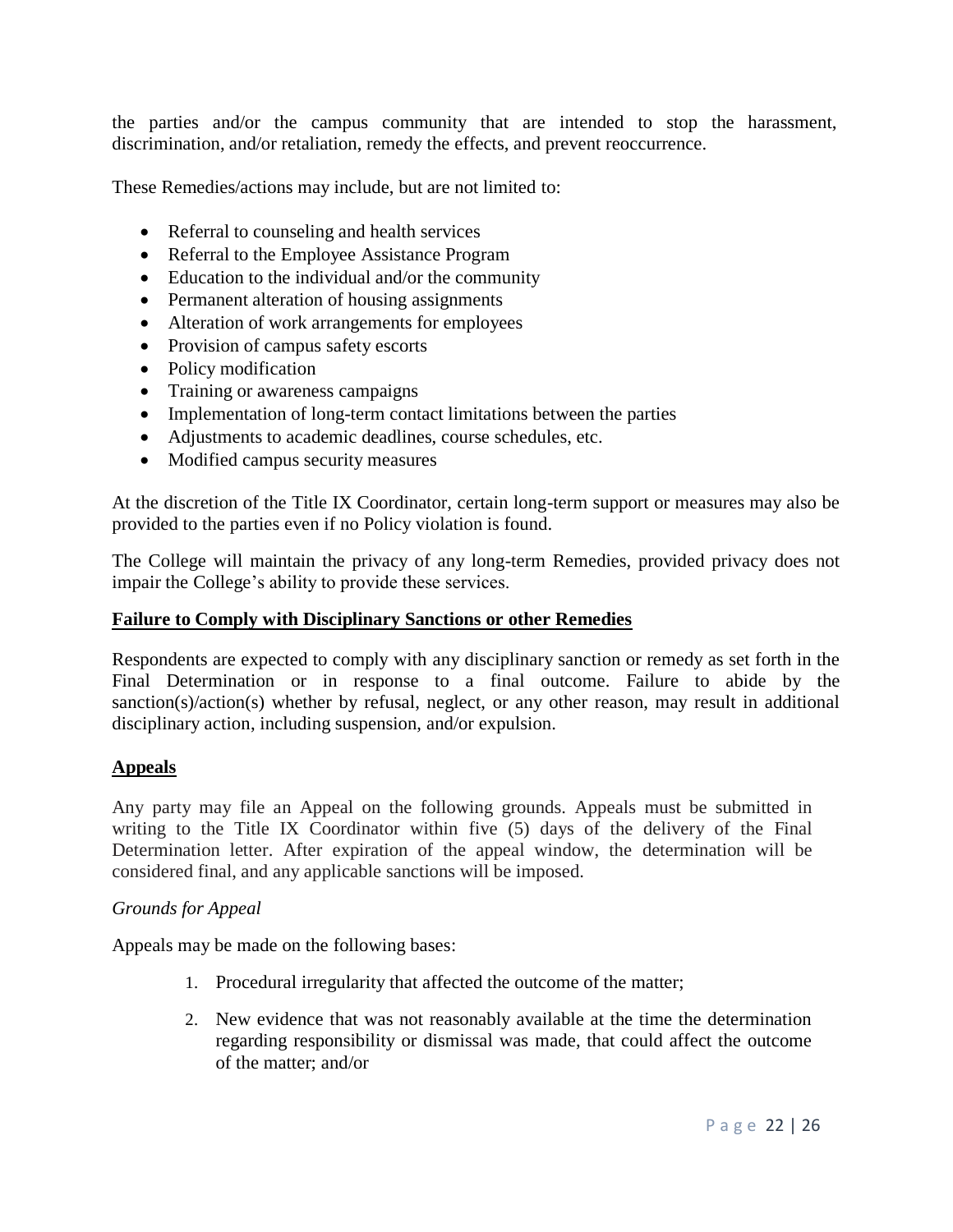3. The Title IX Coordinator, Investigator(s), or Decision-maker(s) had a conflict of interest or bias for or against Complainants or Respondents generally or the specific Complainant or Respondent that affected the outcome of the matter.

Any sanctions imposed as a result of the Final Determination are stayed during the appeal process.

Title IX personnel with prior involvement in the matter will not be permitted to serve as a Decision-maker in the appeal. Appeals will not include a hearing. A decision on the merits will be based on information provided in the appeal document. If an appeal is based on the availability of new evidence, this evidence must be described with specificity and must be available for review within a reasonably prompt timeframe for consideration.

The appeal outcome will specify the finding on each ground for appeal, any specific instructions for remand or reconsideration, and the rationale supporting the findings. Appeal decisions will be made within seven (7) business days, barring exigent circumstances, including the review of new evidence not immediately available for submission with the appeal request. Decisions on appeal will be made by applying the preponderance of evidence standard.

Notification of the appeal outcome will be made in writing and will be delivered simultaneously to the parties by one or more of the following methods: in person, mailed to the local or permanent address of the parties as indicated in official College records, or emailed to the parties' College-issued email or otherwise approved account. Once mailed, emailed and/or received in-person, notice will be presumptively delivered. Decisions on appeal are considered final.

#### <span id="page-27-0"></span>**Record Retention**

The College shall maintain the following records related to the implementation of this Policy for at least seven years:

- 1. Reports or Formal Complaints alleging sexual discrimination, including harassment.
- 2. Records of any dismissal of a Formal Complaint.
- 3. Each sexual harassment investigation including any determination regarding responsibility and any audio or audiovisual recording or transcript required under federal regulation;
- 4. Any disciplinary sanctions imposed on the Respondent;
- 5. Any Remedies implemented by the College designed to restore or preserve equal access to the College's education program or activity;
- 6. Any appeal and the result therefrom;
- 7. Any Informal Resolution and the result therefrom;
- 8. All materials used to train Title IX Coordinators, Investigators, Decision-makers, and any person who facilitates an Informal Resolution process. The College will make these training materials publicly available on the College's website; and
- 9. Any actions, including any supportive measures, taken in response to a report or formal complaint of sexual harassment, including:
	- a. The basis for all conclusions that the response was not deliberately indifferent;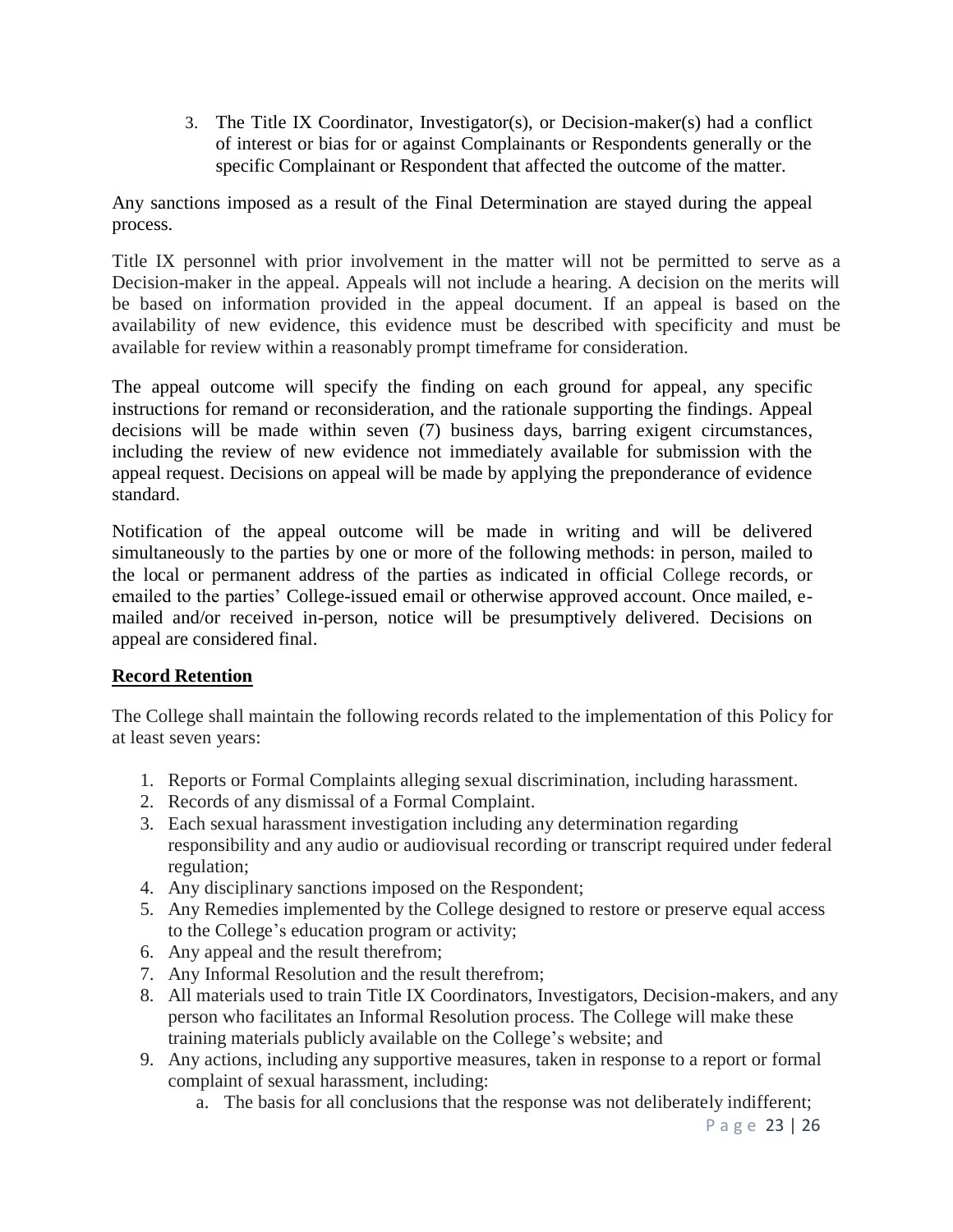- b. Any measures designed to restore or preserve equal access to the College's education program or activity; and
- c. If no supportive measures were provided, document the reasons why such a response was not clearly unreasonable in light of the known circumstances.

#### <span id="page-28-0"></span>**Revision of this Policy**

This Policy and procedures supersede any previous policy(ies) addressing harassment, sexual misconduct, discrimination, and/or retaliation under Title IX and will be reviewed and updated subject to any relevant change in law or College policy, and on a recurring periodic basis, by the Title IX Coordinator. The College reserves the right to make changes to this Policy as necessary, which become effective when published.

This Policy will not restrict any rights guaranteed against government action by the U.S. Constitution and should be interpreted accordingly and should also be construed to comply with the most recent government regulations or applicable judicial decisions.

This document does not create legally enforceable protections beyond the protection of the background state and federal laws which frame such policies and codes, generally.

This Policy and procedures are effective August 14, 2020.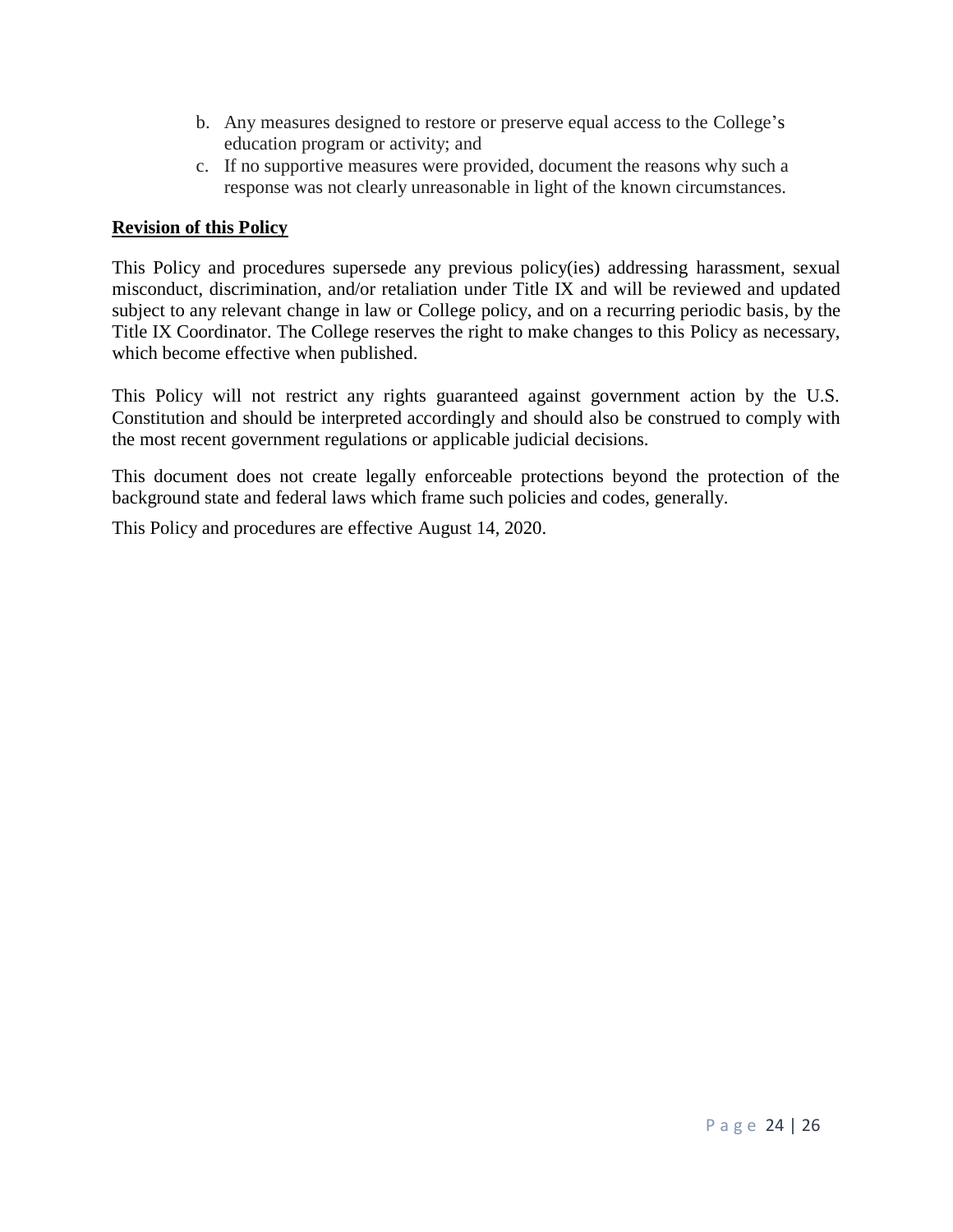## <span id="page-29-0"></span>**V. Appendix A: Definitions**

*Actual Notice*. Notice of sexual harassment or allegations of sexual harassment to the College's Title IX Coordinator or any official of the College who has the authority to institute corrective measures on behalf of the College. The College receives notice when an employee, student, or third-party informs the Title IX Coordinator or other Official with Authority of the alleged occurrence of harassing, discriminatory, and/or retaliatory conduct. Imputation of knowledge based solely on vicarious liability or constructive notice is insufficient to constitute actual knowledge.

*Complainant*. An individual who is alleged to be the victim of conduct that could constitute harassment, discrimination or retaliation under Title IX.

*Consolidated Complaint.* A formal complaint with more than one Complainant or Respondent arising when multiple parties submit formal complaints arising out of the same facts and circumstances and as deemed appropriate for consolidation by the Title IX Coordinator.

*Education Program or Activity*. Locations, events, or circumstances where the College exercises substantial control over both the Respondent and the context in which the alleged sexual harassment or discrimination occurs and also includes any building owned or controlled by the College.

*Final Determination*: A decision rendered and provided in writing to the parties of a Formal Complaint after application of the College's Grievance Process concluding whether or not Respondent is responsible for conduct alleged within a Formal Complaint in violation of this Policy.

*Finding*: A conclusion within the Final Determination as evaluated under the burden of proof that a specific allegation within a Formal Complaint did or did not occur.

*Formal Complaint.* A document filed and signed by the Complainant or signed by the Title IX Coordinator alleging a Policy violation by a Respondent and requesting that the College investigate the allegation(s).

*Formal Grievance Process*. The method of formal resolution designated by the College to address conduct that falls within the scope of this Policy, and which complies with the requirements of 34 CFR Part 106.45.

*Decision-maker(s)*. A trained individual with responsibility for making a Final Determination as set forth in the College' Grievance Process. A Decision-maker must maintain neutrality and cannot perform the function of either the Title IX Coordinator or Investigator.

*Informal Resolution Process.* An alternative resolution process which may be available to the parties to seek Resolution of a Formal Complaint in lieu of the Formal Grievance Process. Informal resolution is facilitated by appropriately trained individuals, is made available at the discretion of the College and as deemed appropriate by the Title IX Coordinator, and offered